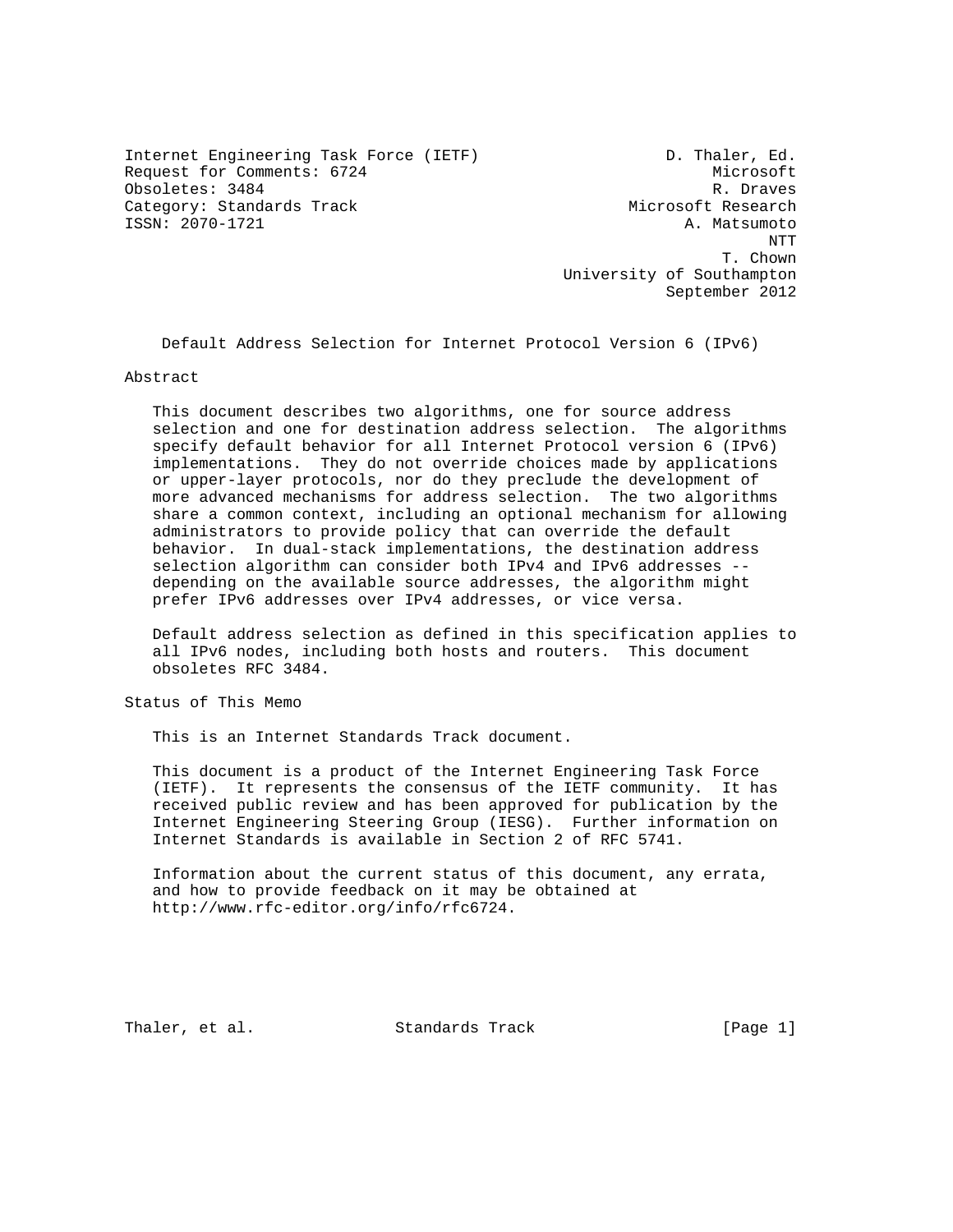# Copyright Notice

 Copyright (c) 2012 IETF Trust and the persons identified as the document authors. All rights reserved.

 This document is subject to BCP 78 and the IETF Trust's Legal Provisions Relating to IETF Documents

 (http://trustee.ietf.org/license-info) in effect on the date of publication of this document. Please review these documents carefully, as they describe your rights and restrictions with respect to this document. Code Components extracted from this document must include Simplified BSD License text as described in Section 4.e of the Trust Legal Provisions and are provided without warranty as described in the Simplified BSD License.

Table of Contents

|       | 1.1. Conventions Used in This Document 4                  |  |
|-------|-----------------------------------------------------------|--|
|       | 2. Context in Which the Algorithms Operate 4              |  |
|       |                                                           |  |
|       |                                                           |  |
|       |                                                           |  |
|       |                                                           |  |
|       | 3.2. IPv4 Addresses and IPv4-Mapped Addresses  8          |  |
|       | 3.3. Other IPv6 Addresses with Embedded IPv4 Addresses  9 |  |
|       | 3.4. IPv6 Loopback Address and Other Format Prefixes  9   |  |
|       |                                                           |  |
|       |                                                           |  |
| $5 -$ |                                                           |  |
| რ —   |                                                           |  |
|       |                                                           |  |
| 8.    |                                                           |  |
|       |                                                           |  |
|       | 10.1. Default Source Address Selection 18                 |  |
|       | 10.2. Default Destination Address Selection 19            |  |
|       | 10.3. Configuring Preference for IPv6 or IPv4 20          |  |
|       | 10.3.1. Handling Broken IPv6 21                           |  |
|       | 10.4. Configuring Preference for Link-Local Addresses 21  |  |
|       | 10.5. Configuring a Multi-Homed Site 22                   |  |
|       | 10.6. Configuring ULA Preference 24                       |  |
|       |                                                           |  |
|       |                                                           |  |
|       |                                                           |  |
|       |                                                           |  |
|       | Appendix A.                                               |  |
|       |                                                           |  |

Thaler, et al. Standards Track [Page 2]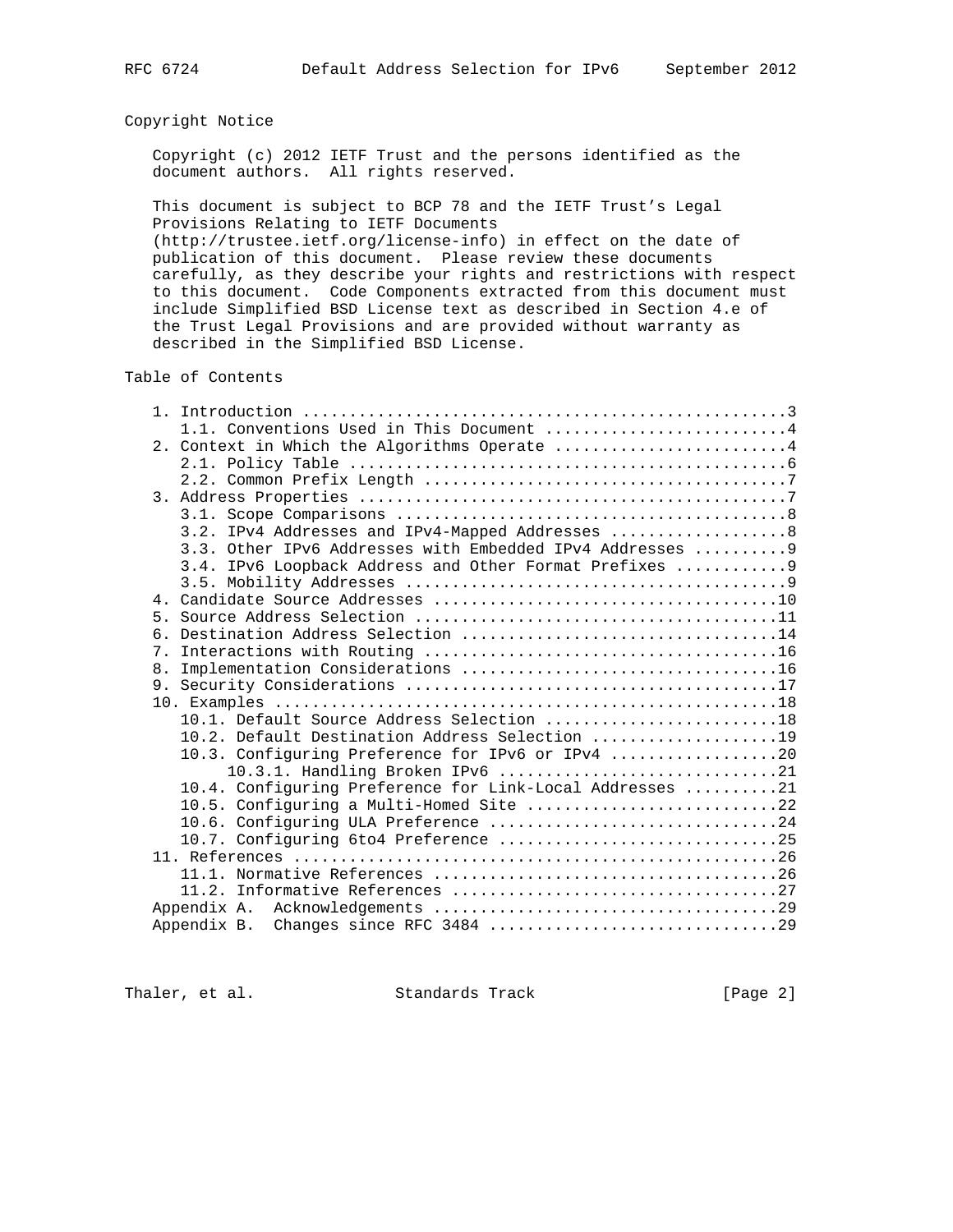# 1. Introduction

 The IPv6 addressing architecture [RFC4291] allows multiple unicast addresses to be assigned to interfaces. These addresses might have different reachability scopes (link-local, site-local, or global). These addresses might also be "preferred" or "deprecated" [RFC4862]. Privacy considerations have introduced the concepts of "public addresses" and "temporary addresses" [RFC4941]. The mobility architecture introduces "home addresses" and "care-of addresses" [RFC6275]. In addition, multi-homing situations will result in more addresses per node. For example, a node might have multiple interfaces, some of them tunnels or virtual interfaces, or a site might have multiple ISP attachments with a global prefix per ISP.

 The end result is that IPv6 implementations will very often be faced with multiple possible source and destination addresses when initiating communication. It is desirable to have default algorithms, common across all implementations, for selecting source and destination addresses so that developers and administrators can reason about and predict the behavior of their systems.

 Furthermore, dual- or hybrid-stack implementations, which support both IPv6 and IPv4, will very often need to choose between IPv6 and IPv4 when initiating communication, for example, when DNS name resolution yields both IPv6 and IPv4 addresses and the network protocol stack has available both IPv6 and IPv4 source addresses. In such cases, a simple policy to always prefer IPv6 or always prefer IPv4 can produce poor behavior. As one example, suppose a DNS name resolves to a global IPv6 address and a global IPv4 address. If the node has assigned a global IPv6 address and a 169.254/16 auto configured IPv4 address [RFC3927], then IPv6 is the best choice for communication. But if the node has assigned only a link-local IPv6 address and a global IPv4 address, then IPv4 is the best choice for communication. The destination address selection algorithm solves this with a unified procedure for choosing among both IPv6 and IPv4 addresses.

 The algorithms in this document are specified as a set of rules that define a partial ordering on the set of addresses that are available for use. In the case of source address selection, a node typically has multiple addresses assigned to its interfaces, and the source address ordering rules in Section 5 define which address is the "best" one to use. In the case of destination address selection, the DNS might return a set of addresses for a given name, and an application needs to decide which one to use first and in what order to try others if the first one is not reachable. The destination address ordering rules in Section 6, when applied to the set of addresses returned by the DNS, provide such a recommended ordering.

Thaler, et al. Standards Track [Page 3]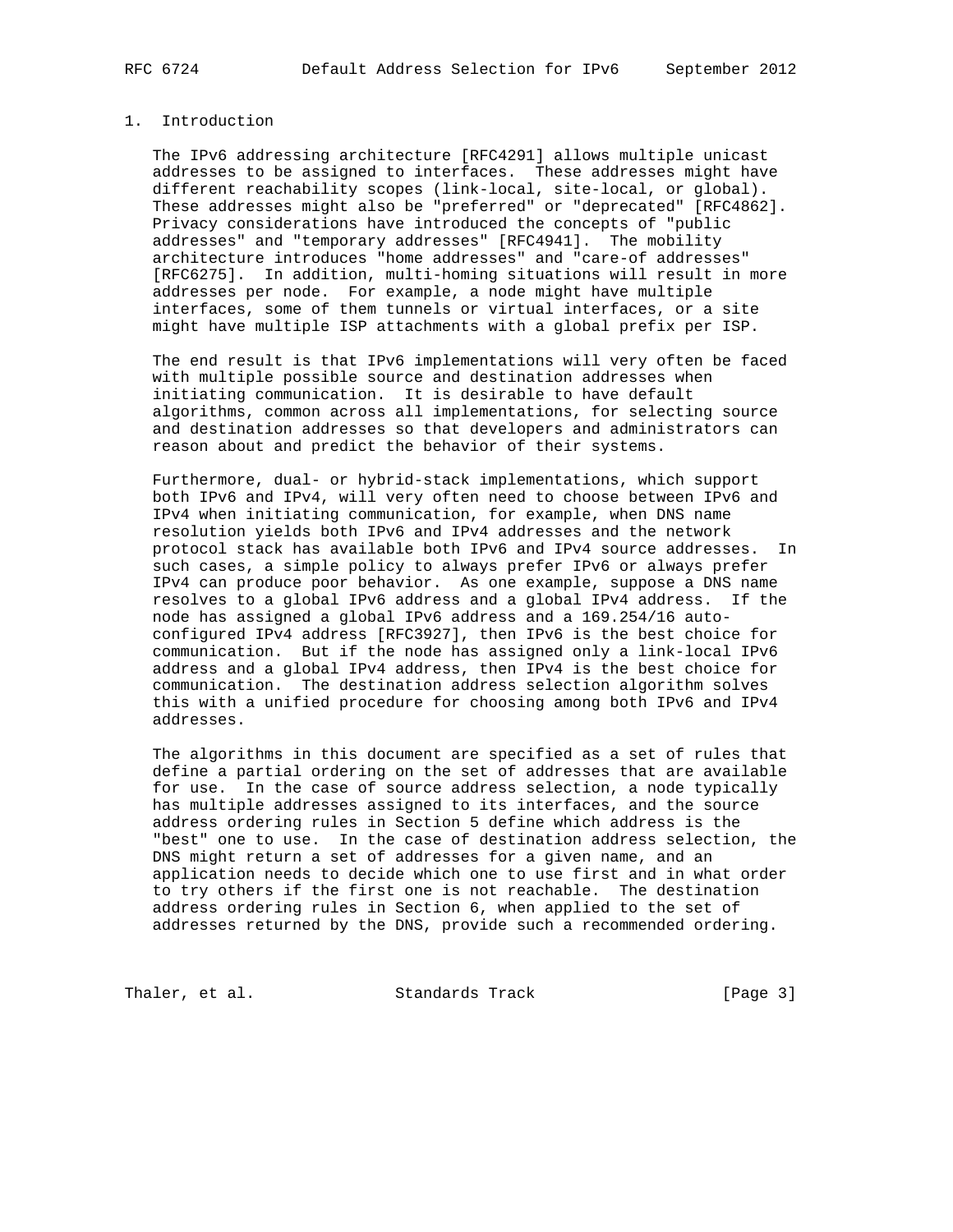This document specifies source address selection and destination address selection separately but uses a common context so that together the two algorithms yield useful results. The algorithms attempt to choose source and destination addresses of appropriate scope and configuration status ("preferred" or "deprecated" in the RFC 4862 sense). Furthermore, this document suggests a preferred method, longest matching prefix, for choosing among otherwise equivalent addresses in the absence of better information.

 This document also specifies policy hooks to allow administrative override of the default behavior. For example, using these hooks, an administrator can specify a preferred source prefix for use with a destination prefix or prefer destination addresses with one prefix over addresses with another prefix. These hooks give an administrator flexibility in dealing with some multi-homing and transition scenarios, but they are certainly not a panacea.

 The selection rules specified in this document MUST NOT be construed to override an application or upper layer's explicit choice of a legal destination or source address.

1.1. Conventions Used in This Document

 The key words "MUST", "MUST NOT", "REQUIRED", "SHALL", "SHALL NOT", "SHOULD", "SHOULD NOT", "RECOMMENDED", "MAY", and "OPTIONAL" in this document are to be interpreted as described in BCP 14, RFC 2119 [RFC2119].

2. Context in Which the Algorithms Operate

 Our context for address selection derives from the most common implementation architecture, which separates the choice of destination address from the choice of source address. Consequently, we have two separate algorithms for these tasks. The algorithms are designed to work well together, and they share a mechanism for administrative policy override.

 In this implementation architecture, applications use APIs such as getaddrinfo() [RFC3493] that return a list of addresses to the application. This list might contain both IPv6 and IPv4 addresses (sometimes represented as IPv4-mapped addresses). The application then passes a destination address to the network stack with connect() or sendto(). The application would then typically try the first address in the list, looping over the list of addresses until it finds a working address. In any case, the network layer is never in a situation where it needs to choose a destination address from several alternatives. The application might also specify a source

Thaler, et al. Standards Track [Page 4]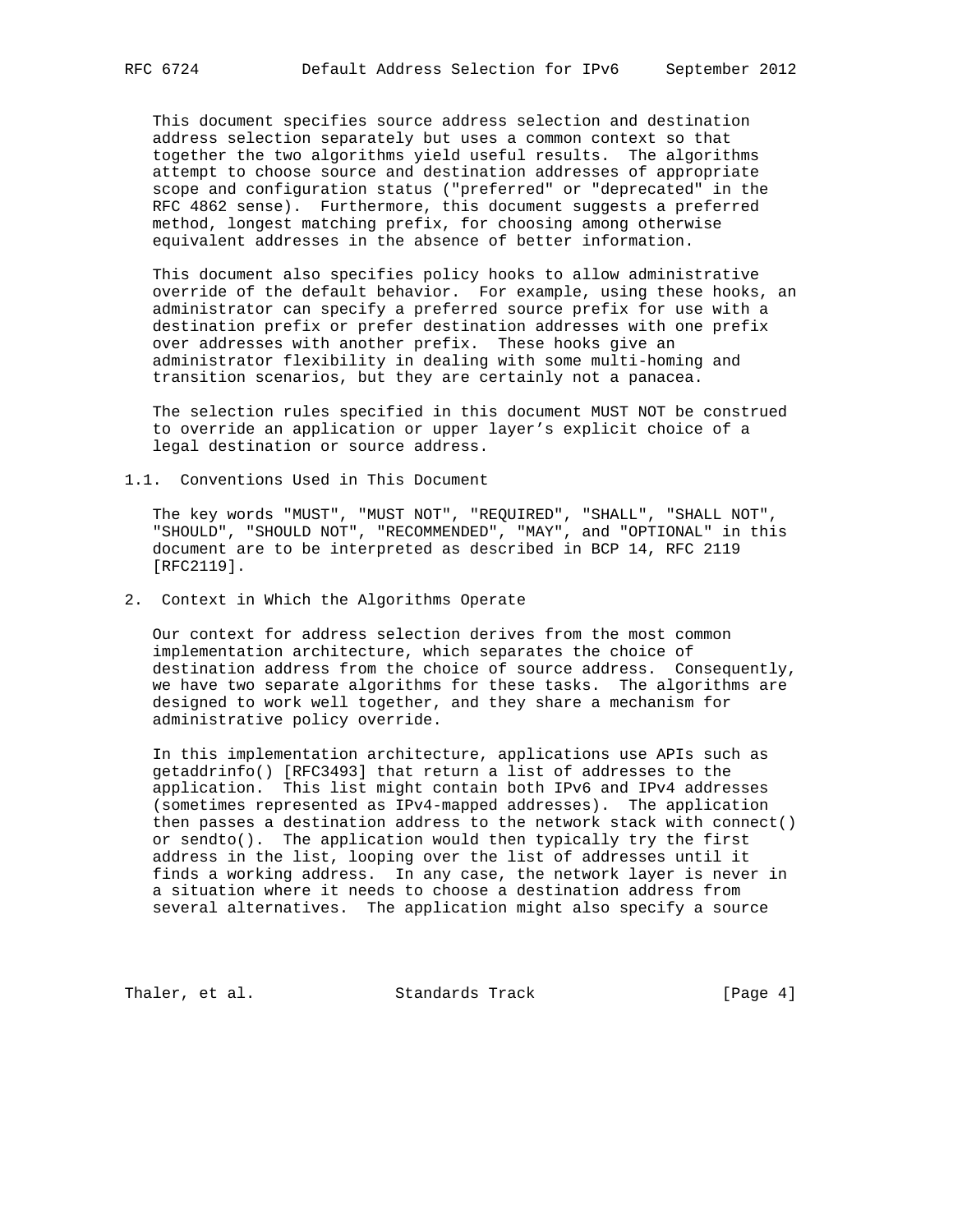address with bind(), but often the source address is left unspecified. Therefore, the network layer does often choose a source

address from several alternatives.

 As a consequence, we intend that implementations of APIs such as getaddrinfo() will use the destination address selection algorithm specified here to sort the list of IPv6 and IPv4 addresses that they return. Separately, the IPv6 network layer will use the source address selection algorithm when an application or upper layer has not specified a source address. Application of this specification to source address selection in an IPv4 network layer might be possible, but this is not explored further here.

 Well-behaved applications SHOULD NOT simply use the first address returned from an API such as getaddrinfo() and then give up if it fails. For many applications, it is appropriate to iterate through the list of addresses returned from getaddrinfo() until a working address is found. For other applications, it might be appropriate to try multiple addresses in parallel (e.g., with some small delay in between) and use the first one to succeed.

 Although source and destination address selection is most typically done when initiating communication, a responder also must deal with address selection. In many cases, this is trivially dealt with by an application using the source address of a received packet as the response destination and the destination address of the received packet as the response source. Other cases, however, are handled like an initiator, such as when the request is multicast and hence source address selection must still occur when generating a response or when the request includes a list of the initiator's addresses from which to choose a destination. Finally, a third application scenario is that of a listening application choosing on what local addresses to listen. This third scenario is out of the scope of this document.

 The algorithms use several criteria in making their decisions. The combined effect is to prefer destination/source address pairs for which the two addresses are of equal scope or type, prefer smaller scopes over larger scopes for the destination address, prefer non deprecated source addresses, avoid the use of transitional addresses when native addresses are available, and all else being equal, prefer address pairs having the longest possible common prefix. For source address selection, temporary addresses [RFC4941] are preferred over public addresses. In mobile situations [RFC6275], home addresses are preferred over care-of addresses. If an address is simultaneously a home address and a care-of address (indicating the mobile node is "at home" for that address), then the home/care-of address is preferred over addresses that are solely a home address or solely a care-of address.

Thaler, et al. Standards Track [Page 5]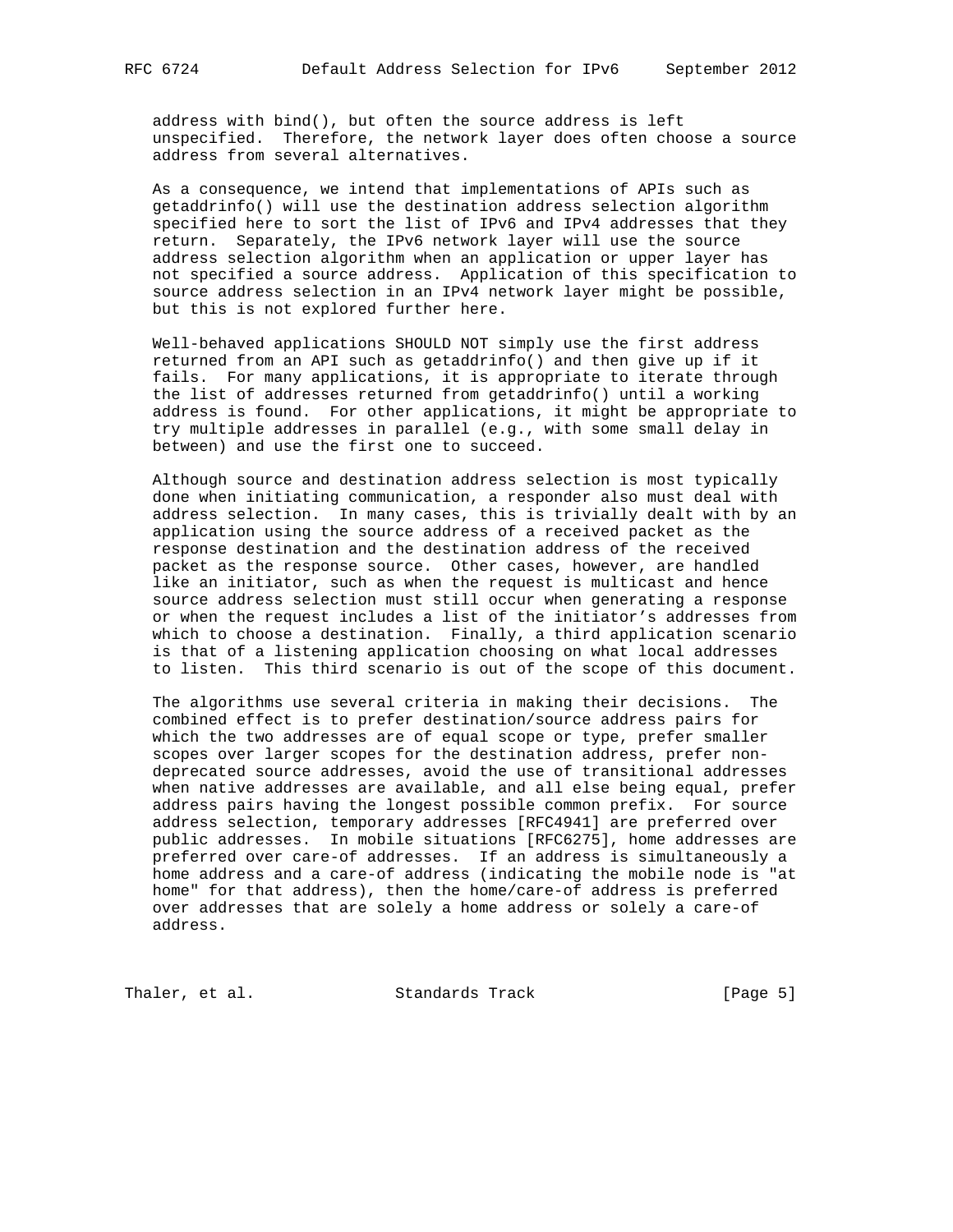This specification optionally allows for the possibility of administrative configuration of policy (e.g., via manual configuration or a DHCP option such as that proposed in [ADDR-SEL-OPT]) that can override the default behavior of the algorithms. The policy override consists of the following set of state, which SHOULD be configurable:

- o Policy Table (Section 2.1): a table that specifies precedence values and preferred source prefixes for destination prefixes.
- o Automatic Row Additions flag (Section 2.1): a flag that specifies whether the implementation is permitted to automatically add site specific rows for certain types of addresses.
- o Privacy Preference flag (Section 5): a flag that specifies whether temporary source addresses or stable source addresses are preferred by default when both types exist.

## 2.1. Policy Table

 The policy table is a longest-matching-prefix lookup table, much like a routing table. Given an address A, a lookup in the policy table produces two values: a precedence value denoted Precedence(A) and a classification or label denoted Label(A).

The precedence value Precedence $(A)$  is used for sorting destination addresses. If Precedence(A) > Precedence(B), we say that address A has higher precedence than address B, meaning that our algorithm will prefer to sort destination address A before destination address B.

 The label value Label(A) allows for policies that prefer a particular source address prefix for use with a destination address prefix. The algorithms prefer to use a source address S with a destination address  $D$  if  $Label(S) = Label(D)$ .

 IPv6 implementations SHOULD support configurable address selection via a mechanism at least as powerful as the policy tables defined here. It is important that implementations provide a way to change the default policies as more experience is gained. Sections 10.3 through 10.7 provide examples of the kind of changes that might be needed.

 If an implementation is not configurable or has not been configured, then it SHOULD operate according to the algorithms specified here in conjunction with the following default policy table:

Thaler, et al. Standards Track [Page 6]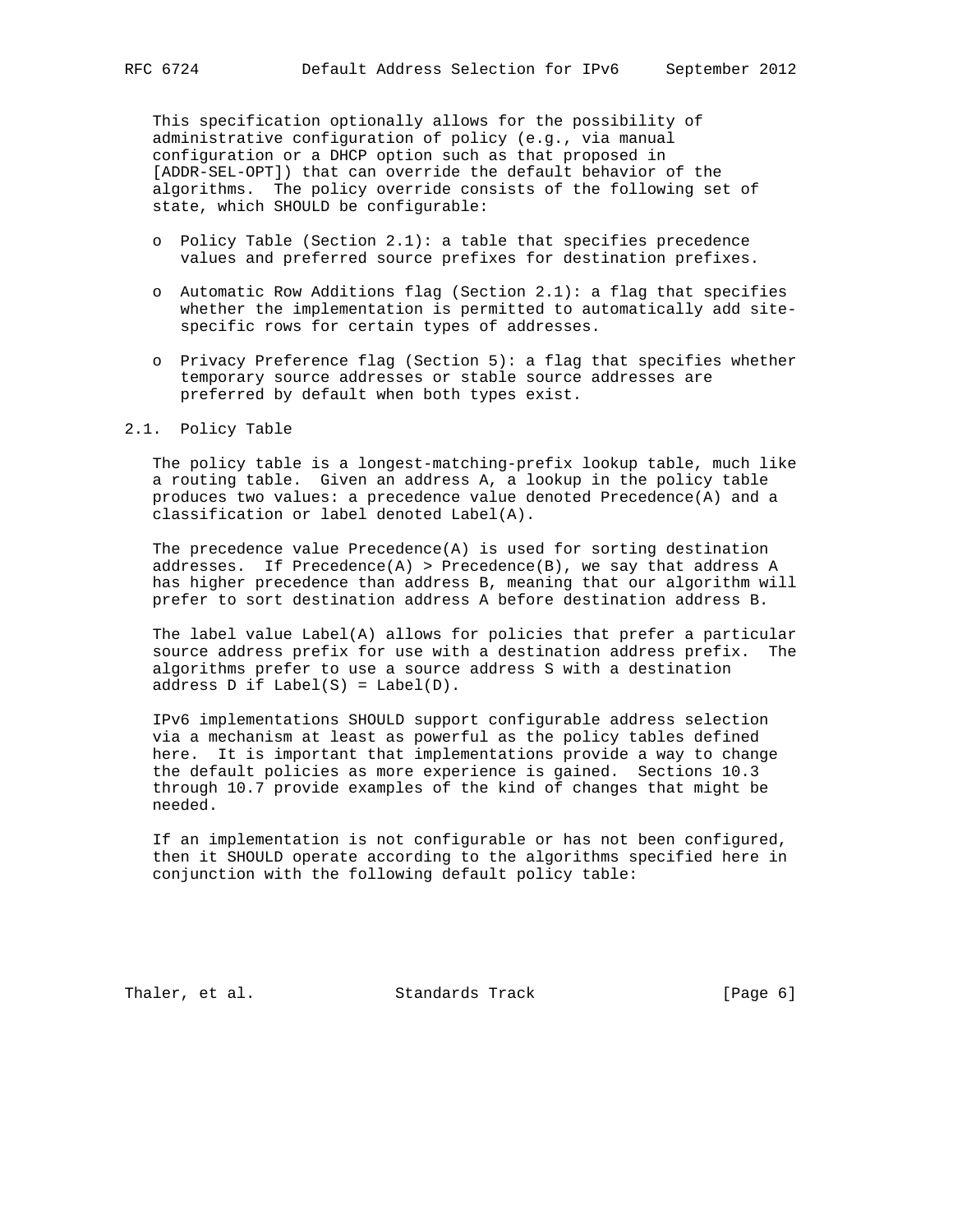| Prefix              | Precedence Label |    |
|---------------------|------------------|----|
| : 1/128             | 50               |    |
| : : / 0             | 40               |    |
| $:$ : $ffff:0:0/96$ | 35               | 4  |
| 2002::/16           | 30               | 2  |
| 2001::/32           | 5                | 5  |
| fc00::/7            | 3                | 13 |
| : 796               | 1                | 3  |
| fec0::/10           | 1                | 11 |
| 3ffe::/16           |                  | 12 |

 An implementation MAY automatically add additional site-specific rows to the default table based on its configured addresses, such as for Unique Local Addresses (ULAs) [RFC4193] and 6to4 [RFC3056] addresses, for instance (see Sections 10.6 and 10.7 for examples). Any such rows automatically added by the implementation as a result of address acquisition MUST NOT override a row for the same prefix configured via other means. That is, rows can be added but never updated automatically. An implementation SHOULD provide a means (the Automatic Row Additions flag) for an administrator to disable automatic row additions.

 As will become apparent later, one effect of the default policy table is to prefer using native source addresses with native destination addresses, 6to4 source addresses with 6to4 destination addresses, etc. Another effect of the default policy table is to prefer communication using IPv6 addresses to communication using IPv4 addresses, if matching source addresses are available.

 Policy table entries for address prefixes that are not of global scope MAY be qualified with an optional zone index. If so, a prefix table entry only matches against an address during a lookup if the zone index also matches the address's zone index.

## 2.2. Common Prefix Length

We define the common prefix length CommonPrefixLen(S, D) of a source address S and a destination address D as the length of the longest prefix (looking at the most significant, or leftmost, bits) that the two addresses have in common, up to the length of S's prefix (i.e., the portion of the address not including the interface ID). For example, CommonPrefixLen(fe80::1, fe80::2) is 64.

3. Address Properties

 In the rules given in later sections, addresses of different types (e.g., IPv4, IPv6, multicast, and unicast) are compared against each other. Some of these address types have properties that aren't

Thaler, et al. Standards Track [Page 7]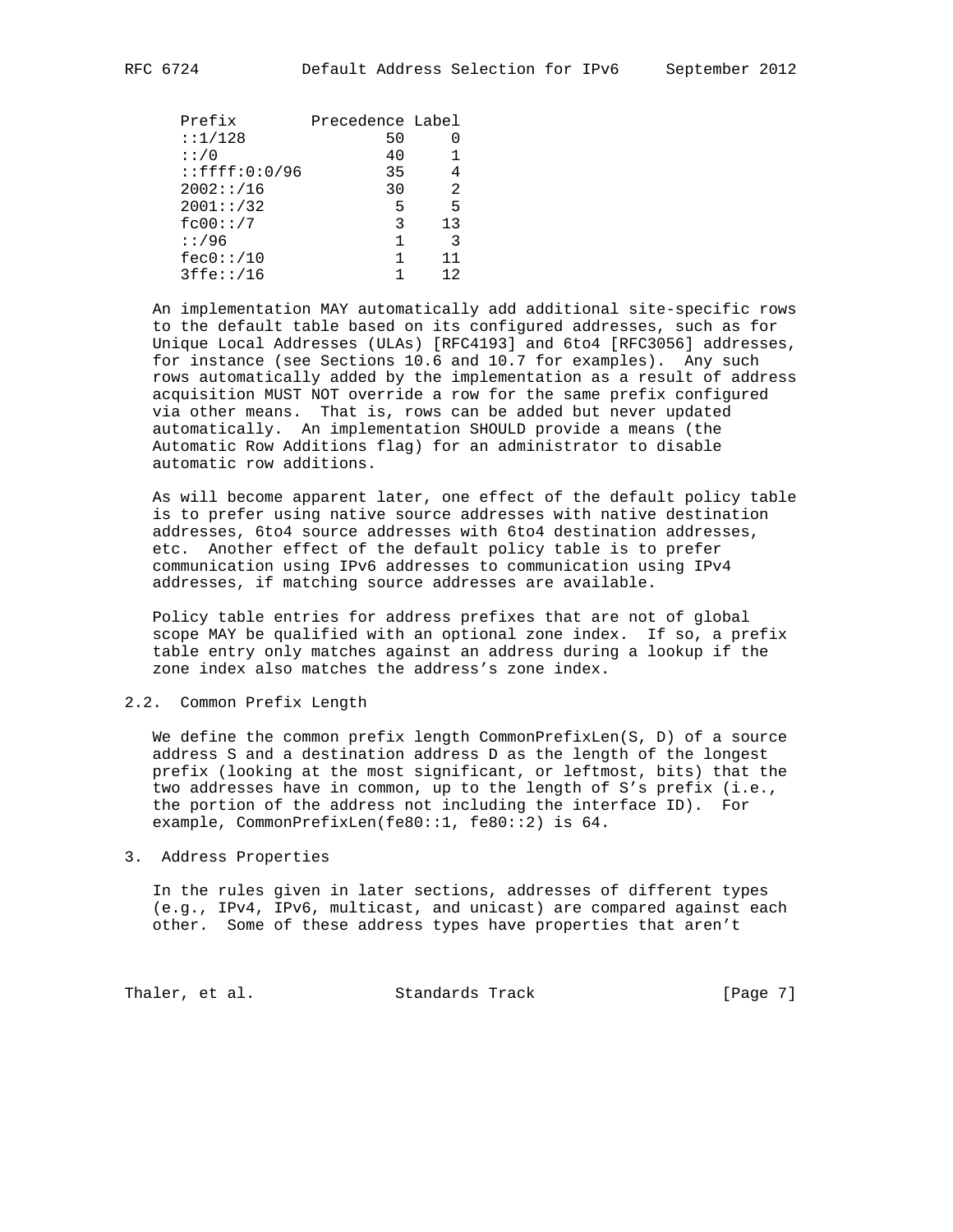directly comparable to each other. For example, IPv6 unicast addresses can be "preferred" or "deprecated" [RFC4862], while IPv4 addresses have no such notion. To compare such addresses using the ordering rules (e.g., to use "preferred" addresses in preference to "deprecated" addresses), the following mappings are defined.

#### 3.1. Scope Comparisons

 Multicast destination addresses have a 4-bit scope field that controls the propagation of the multicast packet. The IPv6 addressing architecture defines scope field values for interface local (0x1), link-local (0x2), admin-local (0x4), site-local (0x5), organization-local (0x8), and global (0xE) scopes (Section 2.7 of [RFC4291]).

 Use of the source address selection algorithm in the presence of multicast destination addresses requires the comparison of a unicast address scope with a multicast address scope. We map unicast link local to multicast link-local, unicast site-local to multicast site local, and unicast global scope to multicast global scope. For example, unicast site-local is equal to multicast site-local, which is smaller than multicast organization-local, which is smaller than unicast global, which is equal to multicast global. (Note that IPv6 site-local unicast addresses are deprecated [RFC4291]. However, some existing implementations and deployments may still use these addresses; they are therefore included in the procedures in this specification. Also, note that ULAs are considered as global, not site-local, scope but are handled via the prefix policy table as discussed in Section 10.6.)

 We write Scope(A) to mean the scope of address A. For example, if A is a link-local unicast address and B is a site-local multicast address, then Scope(A) < Scope(B).

 This mapping implicitly conflates unicast site boundaries and multicast site boundaries [RFC4007].

## 3.2. IPv4 Addresses and IPv4-Mapped Addresses

 The destination address selection algorithm operates on both IPv6 and IPv4 addresses. For this purpose, IPv4 addresses MUST be represented as IPv4-mapped addresses [RFC4291]. For example, to look up the precedence or other attributes of an IPv4 address in the policy table, look up the corresponding IPv4-mapped IPv6 address.

 IPv4 addresses are assigned scopes as follows. IPv4 auto configuration addresses [RFC3927], which have the prefix 169.254/16, are assigned link-local scope. IPv4 loopback addresses (Section

Thaler, et al. Standards Track [Page 8]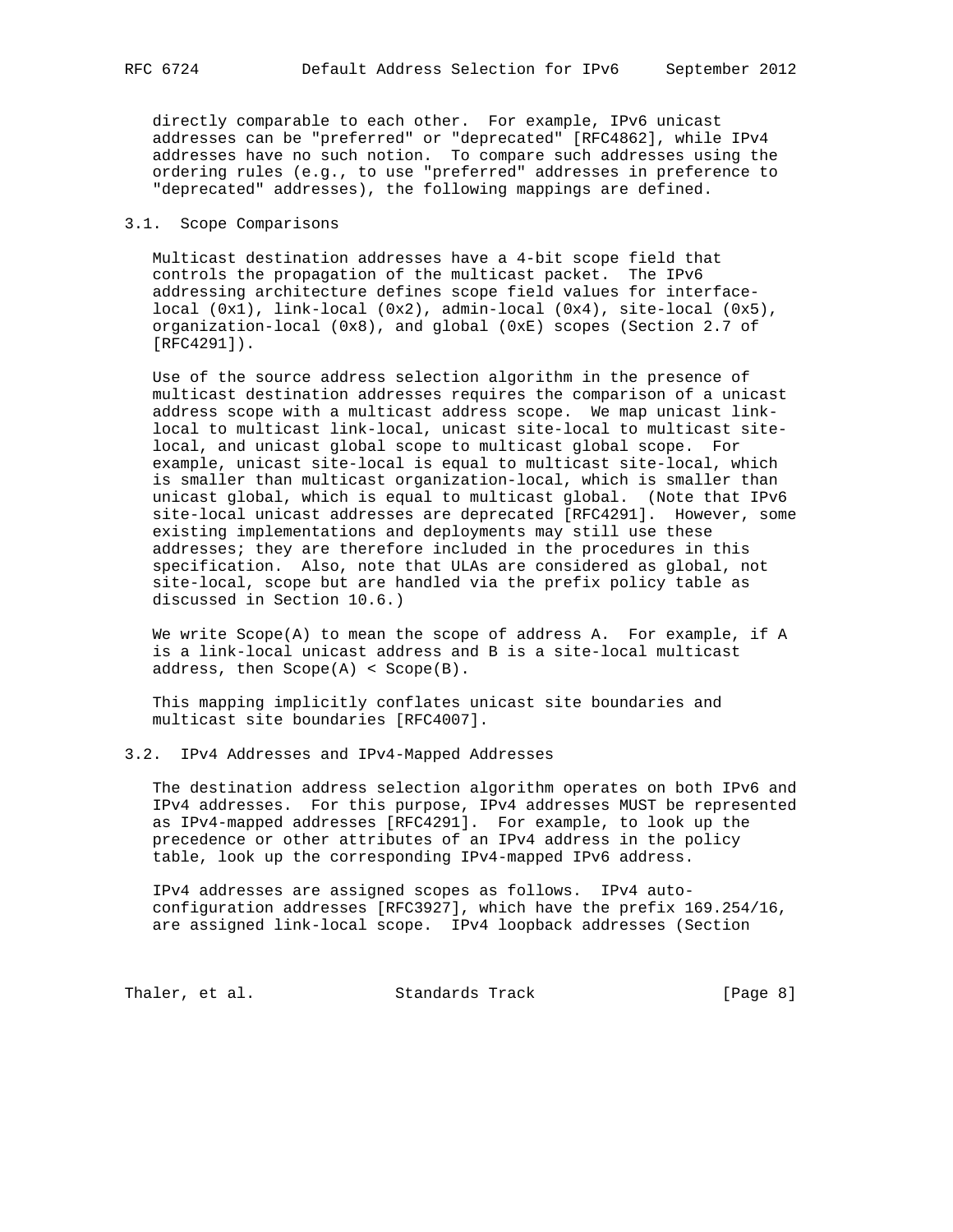4.2.2.11 of [RFC1812]), which have the prefix 127/8, are assigned link-local scope (analogously to the treatment of the IPv6 loopback address (Section 4 of [RFC4007])). Other IPv4 addresses (including IPv4 private addresses [RFC1918] and Shared Address Space addresses [RFC6598]) are assigned global scope.

 IPv4 addresses MUST be treated as having "preferred" (in the RFC 4862 sense) configuration status.

## 3.3. Other IPv6 Addresses with Embedded IPv4 Addresses

 IPv4-compatible addresses [RFC4291], IPv4-mapped [RFC4291], IPv4 converted [RFC6145], IPv4-translatable [RFC6145], and 6to4 addresses [RFC3056] contain an embedded IPv4 address. For the purposes of this document, these addresses MUST be treated as having global scope.

 IPv4-compatible, IPv4-mapped, and IPv4-converted addresses MUST be treated as having "preferred" (in the RFC 4862 sense) configuration status.

3.4. IPv6 Loopback Address and Other Format Prefixes

 The loopback address MUST be treated as having link-local scope (Section 4 of [RFC4007]) and "preferred" (in the RFC 4862 sense) configuration status.

 NSAP addresses and other addresses with as-yet-undefined format prefixes MUST be treated as having global scope and "preferred" (in the RFC 4862) configuration status. Later standards might supersede this treatment.

#### 3.5. Mobility Addresses

 Some nodes might support mobility using the concepts of home address and care-of address (for example, see [RFC6275]). Conceptually, a home address is an IP address assigned to a mobile node and used as the permanent address of the mobile node. A care-of address is an IP address associated with a mobile node while visiting a foreign link. When a mobile node is on its home link, it might have an address that is simultaneously a home address and a care-of address.

 For the purposes of this document, it is sufficient to know whether one's own addresses are designated as home addresses or care-of addresses. Whether an address ought to be designated a home address or care-of address is outside the scope of this document.

Thaler, et al. Standards Track [Page 9]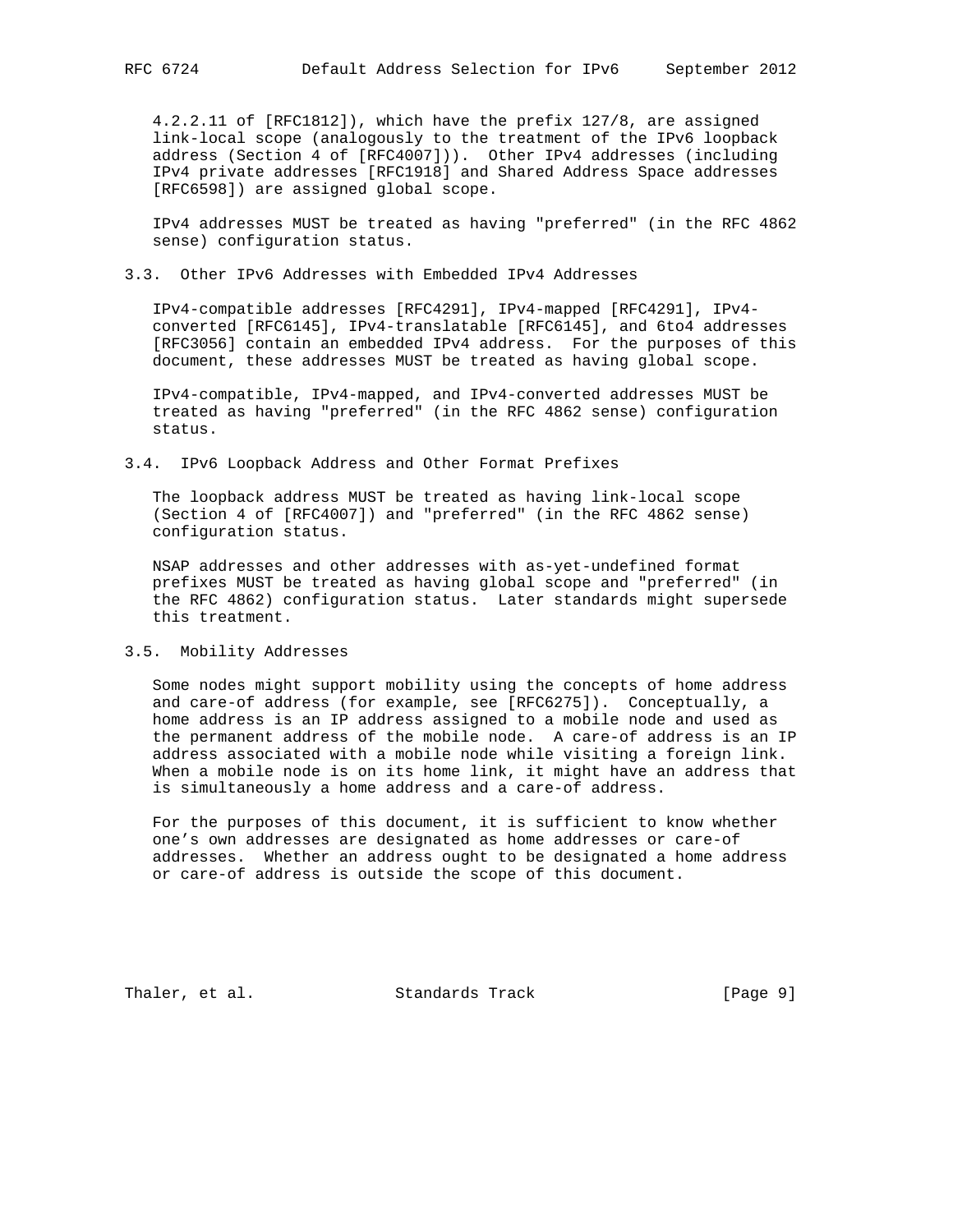# 4. Candidate Source Addresses

 The source address selection algorithm uses the concept of a "candidate set" of potential source addresses for a given destination address. The candidate set is the set of all addresses that could be used as a source address; the source address selection algorithm will pick an address out of that set. We write CandidateSource(A) to denote the candidate set for the address A.

 It is RECOMMENDED that the candidate source addresses be the set of unicast addresses assigned to the interface that will be used to send to the destination (the "outgoing" interface). On routers, the candidate set MAY include unicast addresses assigned to any interface that forwards packets, subject to the restrictions described below. Implementations that wish to support the use of global source addresses assigned to a loopback interface MUST behave as if the loopback interface originates and forwards the packet.

 Discussion: The Neighbor Discovery Redirect mechanism [RFC4861] requires that routers verify that the source address of a packet identifies a neighbor before generating a Redirect, so it is advantageous for hosts to choose source addresses assigned to the outgoing interface.

 In some cases, the destination address might be qualified with a zone index or other information that will constrain the candidate set.

 For all multicast and link-local destination addresses, the set of candidate source addresses MUST only include addresses assigned to interfaces belonging to the same link as the outgoing interface.

 Discussion: The restriction for multicast destination addresses is necessary because currently deployed multicast forwarding algorithms use Reverse Path Forwarding (RPF) checks.

 For site-local unicast destination addresses, the set of candidate source addresses MUST only include addresses assigned to interfaces belonging to the same site as the outgoing interface.

 In any case, multicast addresses and the unspecified address MUST NOT be included in a candidate set.

 On IPv6-only nodes that support Stateless IP/ICMP Translation (SIIT) [RFC6145], if the destination address is an IPv4-converted address, then the candidate set MUST contain only IPv4-translatable addresses.

Thaler, et al. Standards Track [Page 10]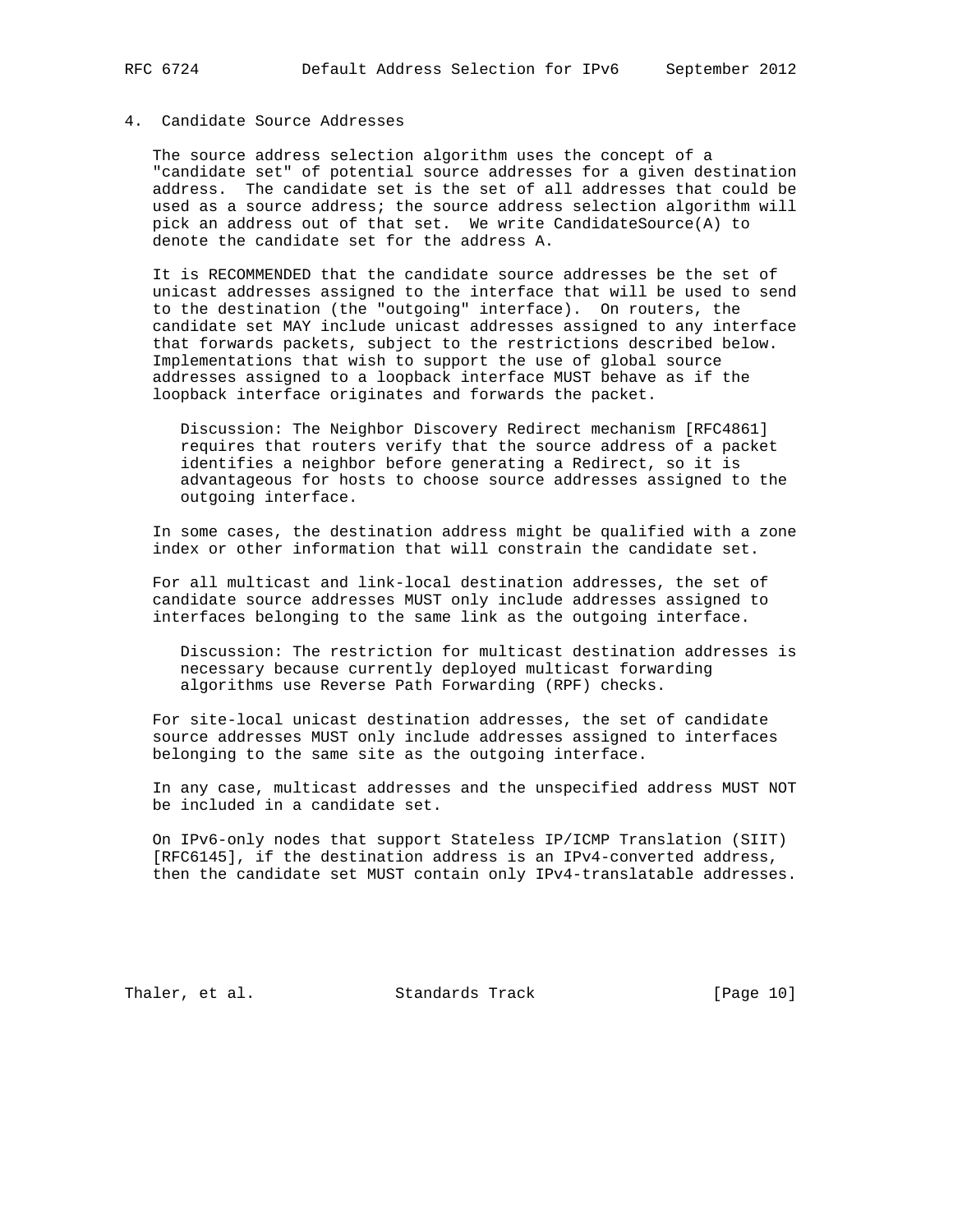If an application or upper layer specifies a source address, it may affect the choice of outgoing interface. Regardless, if the application or upper layer specifies a source address that is not in the candidate set for the destination, then the network layer MUST treat this as an error. If the application or upper layer specifies a source address that is in the candidate set for the destination, then the network layer MUST respect that choice. If the application or upper layer does not specify a source address, then the network layer uses the source address selection algorithm specified in the next section.

5. Source Address Selection

 The source address selection algorithm produces as output a single source address for use with a given destination address. This algorithm only applies to IPv6 destination addresses, not IPv4 addresses.

 The algorithm is specified here in terms of a list of pair-wise comparison rules that (for a given destination address D) imposes a "greater than" ordering on the addresses in the candidate set CandidateSource(D). The address at the front of the list after the algorithm completes is the one the algorithm selects.

 Note that conceptually, a sort of the candidate set is being performed, where a set of rules define the ordering among addresses. But because the output of the algorithm is a single source address, an implementation need not actually sort the set; it need only identify the "maximum" value that ends up at the front of the sorted list.

 The ordering of the addresses in the candidate set is defined by a list of eight pair-wise comparison rules, with each rule placing a "greater than", "less than", or "equal to" ordering on two source addresses with respect to each other (and that rule). In the case that a given rule produces a tie, i.e., provides an "equal to" result for the two addresses, the remaining rules MUST be applied (in order) to just those addresses that are tied to break the tie. Note that if a rule produces a single clear "winner" (or set of "winners" in the case of ties), those addresses not in the winning set can be discarded from further consideration, with subsequent rules applied only to the remaining addresses. If the eight rules fail to choose a single address, the tiebreaker is implementation-specific.

Thaler, et al. Standards Track [Page 11]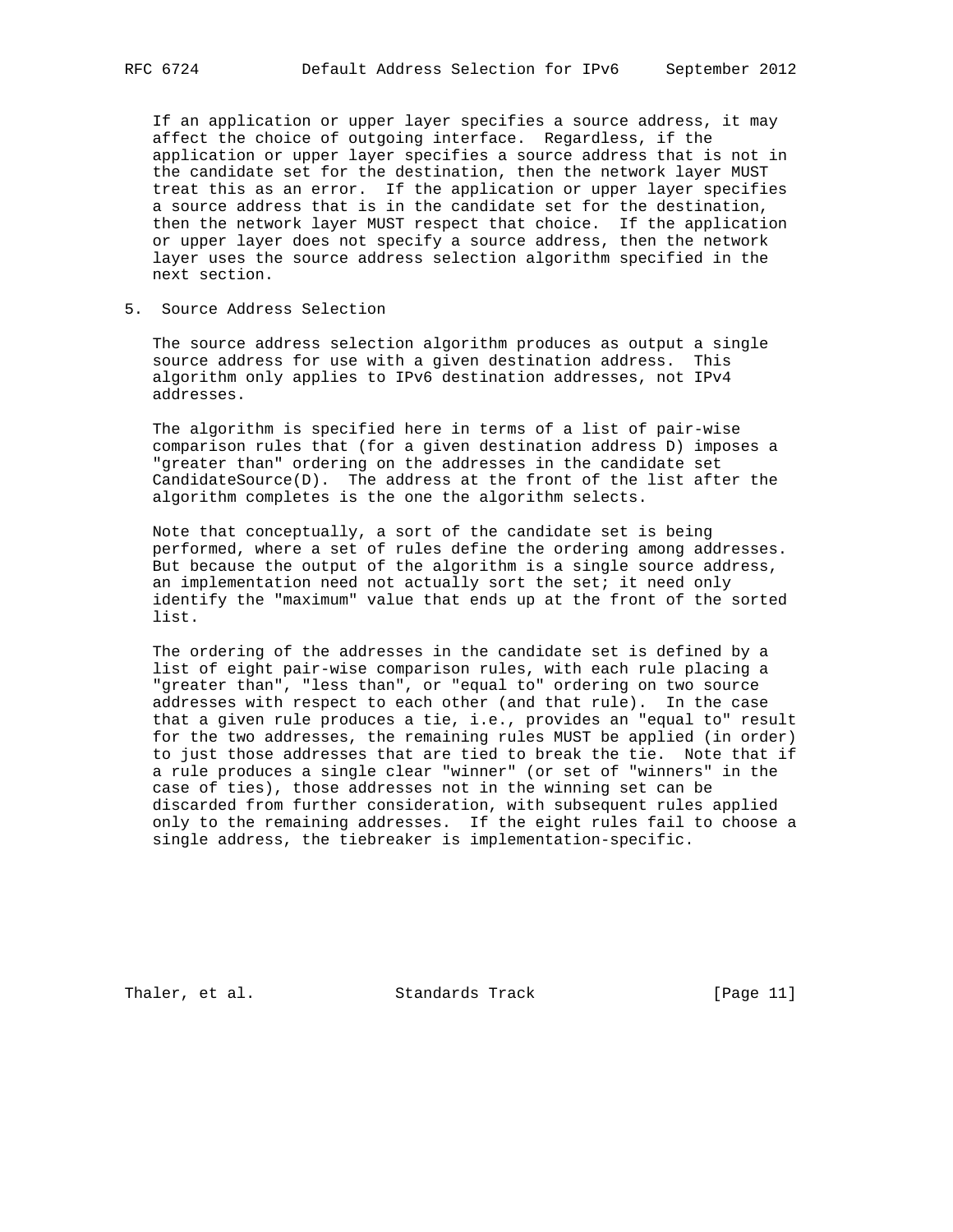When comparing two addresses SA and SB from the candidate set, we say "prefer SA" to mean that SA is "greater than" SB, and similarly, we say "prefer SB" to mean that SA is "less than" SB. If neither is stated to be preferred, this means that SA is "equal to" SB, and the remaining rules apply as noted above.

 Rule 1: Prefer same address. If SA = D, then prefer SA. Similarly, if SB = D, then prefer SB.

 Rule 2: Prefer appropriate scope. If Scope(SA) < Scope(SB): If Scope(SA) < Scope(D), then prefer SB and otherwise prefer SA. Similarly, if Scope(SB) < Scope(SA): If Scope(SB) < Scope(D), then prefer SA and otherwise prefer SB.

 Discussion: This rule must be given high priority because it can affect interoperability.

 Rule 3: Avoid deprecated addresses. If one of the two source addresses is "preferred" and one of them is "deprecated" (in the RFC 4862 sense), then prefer the one that is "preferred".

 Rule 4: Prefer home addresses. If SA is simultaneously a home address and care-of address and SB is not, then prefer SA. Similarly, if SB is simultaneously a home address and care-of address and SA is not, then prefer SB. If SA is just a home address and SB is just a care-of address, then prefer SA. Similarly, if SB is just a home address and SA is just a care-of address, then prefer SB.

 Implementations supporting home addresses MUST provide a mechanism allowing an application to reverse the sense of this preference and prefer care-of addresses over home addresses (e.g., via appropriate API extensions such as [RFC5014]). Use of the mechanism MUST only affect the selection rules for the invoking application.

 Rule 5: Prefer outgoing interface. If SA is assigned to the interface that will be used to send to D and SB is assigned to a different interface, then prefer SA. Similarly, if SB is assigned to the interface that will be used to send to D and SA is assigned to a different interface, then prefer SB.

 Rule 5.5: Prefer addresses in a prefix advertised by the next-hop. If SA or SA's prefix is assigned by the selected next-hop that will be used to send to D and SB or SB's prefix is assigned by a different next-hop, then prefer SA. Similarly, if SB or SB's prefix is assigned by the next-hop that will be used to send to D and SA or SA's prefix is assigned by a different next-hop, then prefer SB.

Thaler, et al. Standards Track [Page 12]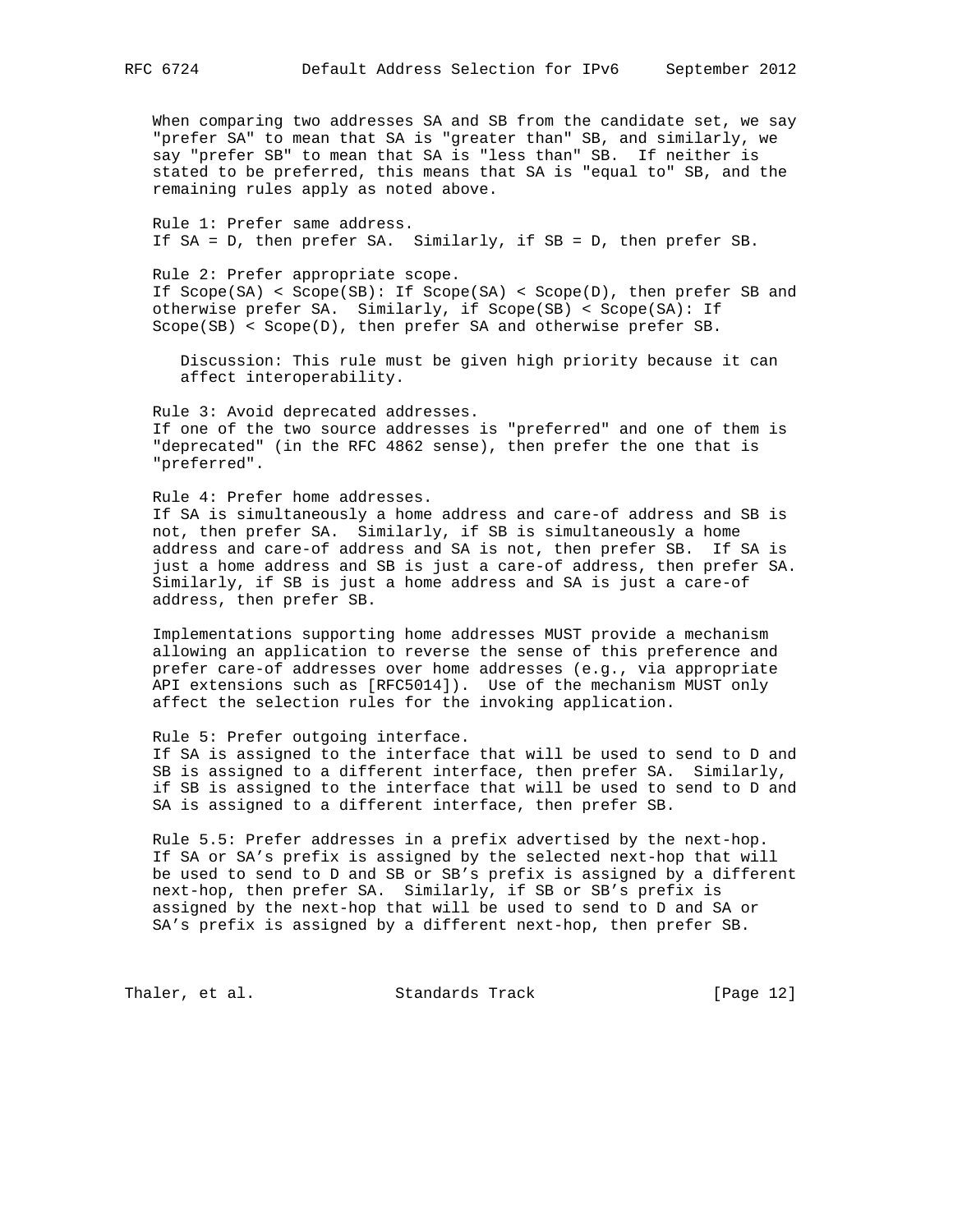Discussion: An IPv6 implementation is not required to remember which next-hops advertised which prefixes. The conceptual models of IPv6 hosts in Section 5 of [RFC4861] and Section 3 of [RFC4191] have no such requirement. Hence, Rule 5.5 is only applicable to implementations that track this information.

 Rule 6: Prefer matching label. If Label(SA) = Label(D) and Label(SB) <> Label(D), then prefer SA. Similarly, if  $Label(SB) = Label(D)$  and  $Label(SA) \Leftrightarrow Label(D)$ , then prefer SB.

 Rule 7: Prefer temporary addresses. If SA is a temporary address and SB is a public address, then prefer SA. Similarly, if SB is a temporary address and SA is a public address, then prefer SB.

 Implementations MUST provide a mechanism allowing an application to reverse the sense of this preference and prefer public addresses over temporary addresses (e.g., via appropriate API extensions such as [RFC5014]). Use of the mechanism MUST only affect the selection rules for the invoking application. This default is intended to address privacy concerns as discussed in [RFC4941] but introduces a risk of applications potentially failing due to the relatively short lifetime of temporary addresses or due to the possibility of the reverse lookup of a temporary address either failing or returning a randomized name. Implementations for which application compatibility considerations outweigh these privacy concerns MAY reverse the sense of this rule and by default prefer public addresses over temporary addresses. There SHOULD be an administrative option (the Privacy Preference flag) to change this preference, if the implementation supports temporary addresses. If there is no such option, there MUST be an administrative option to disable temporary addresses.

 Rule 8: Use longest matching prefix. If CommonPrefixLen(SA, D) > CommonPrefixLen(SB, D), then prefer SA. Similarly, if CommonPrefixLen(SB, D) > CommonPrefixLen(SA, D), then prefer SB.

 Rule 8 MAY be superseded if the implementation has other means of choosing among source addresses. For example, if the implementation somehow knows which source address will result in the "best" communications performance.

Thaler, et al. Standards Track [Page 13]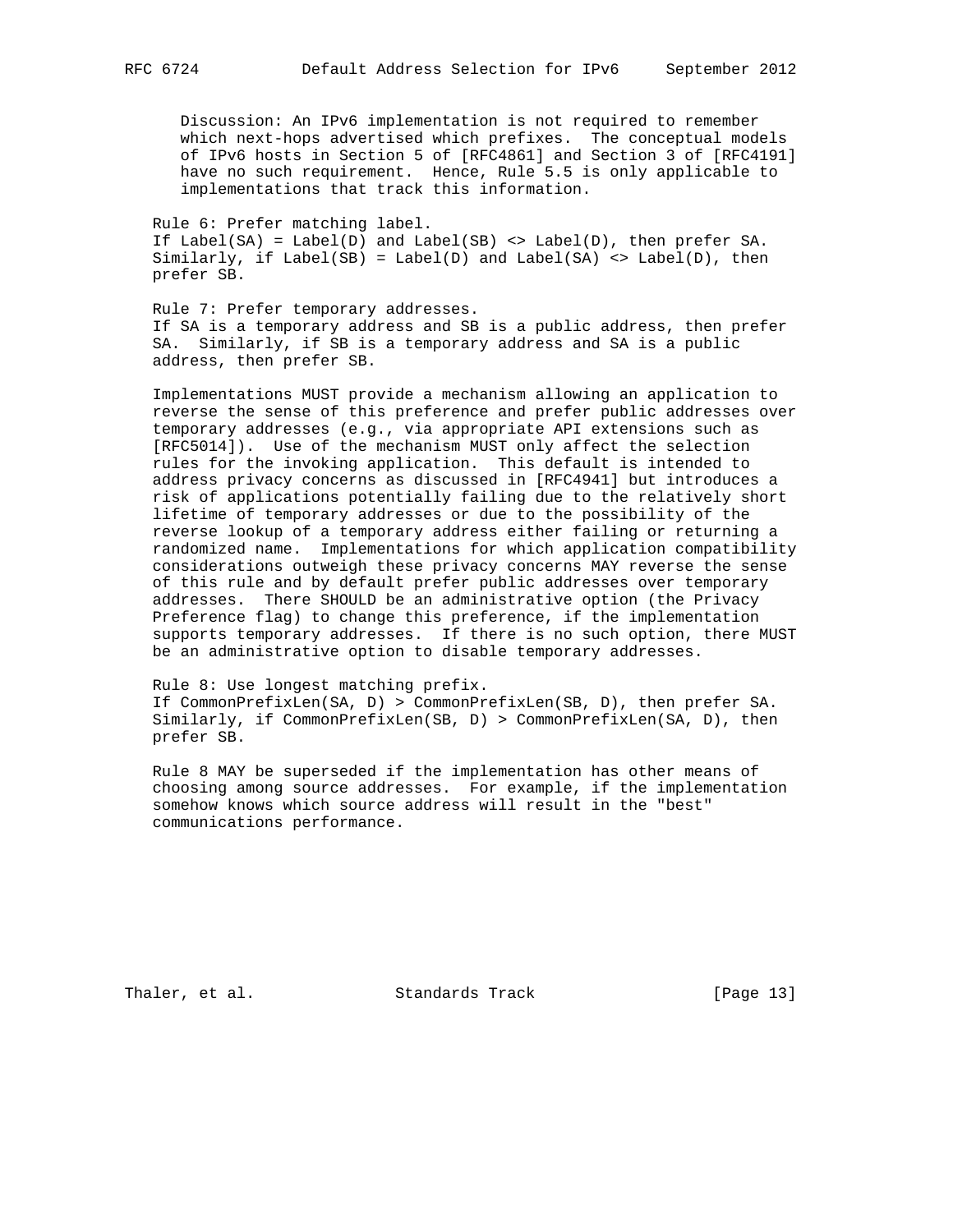# 6. Destination Address Selection

 The destination address selection algorithm takes a list of destination addresses and sorts the addresses to produce a new list. It is specified here in terms of the pair-wise comparison of addresses DA and DB, where DA appears before DB in the original list.

 The algorithm sorts together both IPv6 and IPv4 addresses. To find the attributes of an IPv4 address in the policy table, the IPv4 address MUST be represented as an IPv4-mapped address.

We write  $Source(D)$  to indicate the selected source address for a destination D. For IPv6 addresses, the previous section specifies the source address selection algorithm. Source address selection for IPv4 addresses is not specified in this document.

 We say that Source(D) is undefined if there is no source address available for destination D. For IPv6 addresses, this is only the case if CandidateSource(D) is the empty set.

 The pair-wise comparison of destination addresses consists of ten rules, which MUST be applied in order. If a rule determines a result, then the remaining rules are not relevant and MUST be ignored. Subsequent rules act as tiebreakers for earlier rules. See the previous section for a lengthier description of how pair-wise comparison tiebreaker rules can be used to sort a list.

 Rule 1: Avoid unusable destinations. If DB is known to be unreachable or if Source(DB) is undefined, then prefer DA. Similarly, if DA is known to be unreachable or if Source(DA) is undefined, then prefer DB.

 Discussion: An implementation might know that a particular destination is unreachable in several ways. For example, the destination might be reached through a network interface that is currently unplugged. For example, the implementation might retain information from Neighbor Unreachability Detection [RFC4861] for some period of time. In any case, the determination of unreachability for the purposes of this rule is implementation dependent.

 Rule 2: Prefer matching scope. If Scope(DA) = Scope(Source(DA)) and Scope(DB) <> Scope(Source(DB)), then prefer DA. Similarly, if Scope(DA) <> Scope(Source(DA)) and Scope(DB) = Scope(Source(DB)), then prefer DB.

Thaler, et al. Standards Track [Page 14]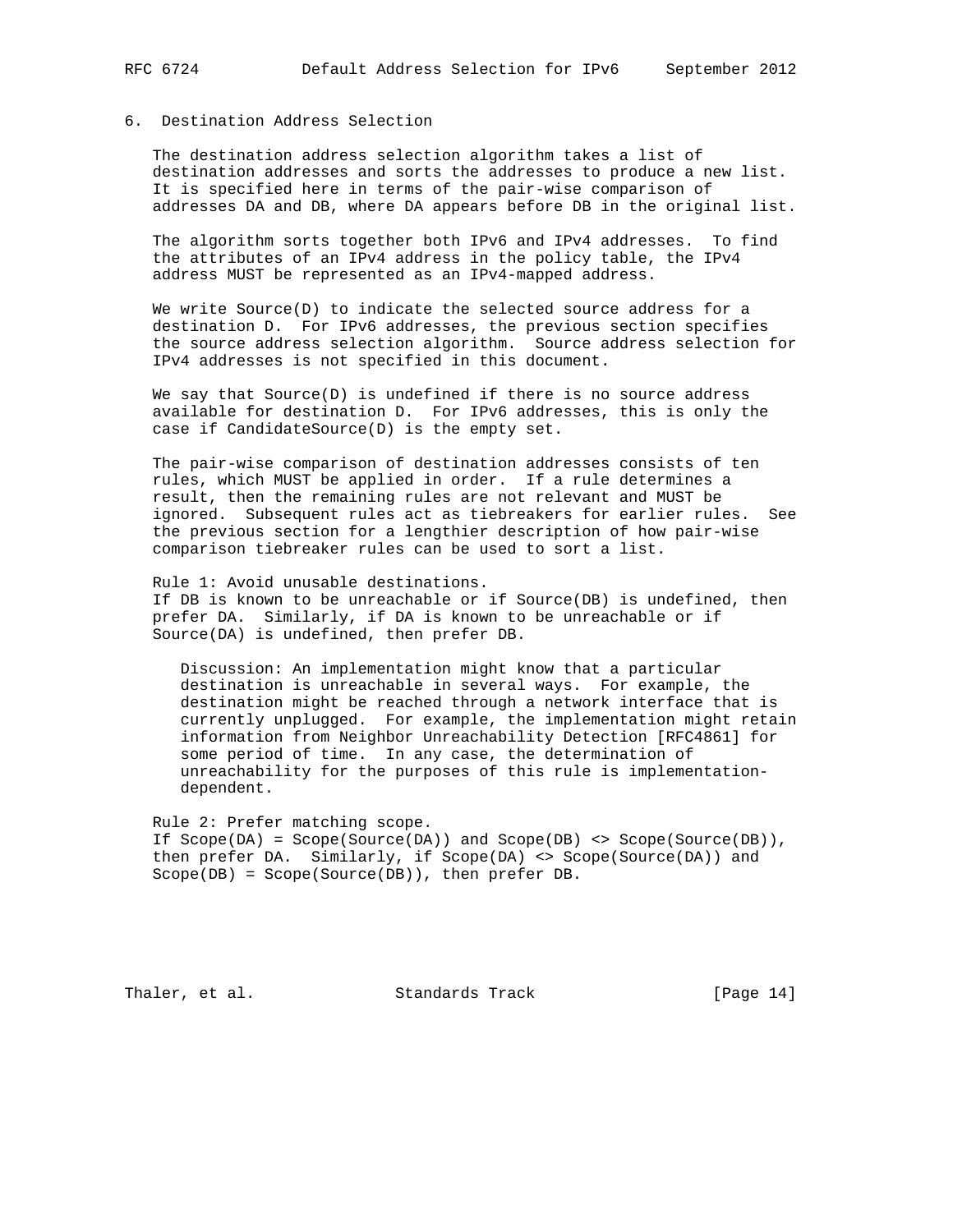Rule 3: Avoid deprecated addresses. If Source(DA) is deprecated and Source(DB) is not, then prefer DB. Similarly, if Source(DA) is not deprecated and Source(DB) is deprecated, then prefer DA.

 Rule 4: Prefer home addresses. If Source(DA) is simultaneously a home address and care-of address and Source(DB) is not, then prefer DA. Similarly, if Source(DB) is simultaneously a home address and care-of address and Source(DA) is not, then prefer DB.

 If Source(DA) is just a home address and Source(DB) is just a care-of address, then prefer DA. Similarly, if Source(DA) is just a care-of address and Source(DB) is just a home address, then prefer DB.

 Rule 5: Prefer matching label. If Label(Source(DA)) = Label(DA) and Label(Source(DB)) <> Label(DB), then prefer DA. Similarly, if Label(Source(DA)) <> Label(DA) and Label(Source(DB)) = Label(DB), then prefer DB.

 Rule 6: Prefer higher precedence. If Precedence(DA) > Precedence(DB), then prefer DA. Similarly, if Precedence(DA) < Precedence(DB), then prefer DB.

 Rule 7: Prefer native transport. If DA is reached via an encapsulating transition mechanism (e.g., IPv6 in IPv4) and DB is not, then prefer DB. Similarly, if DB is reached via encapsulation and DA is not, then prefer DA.

 Discussion: The IPv6 Rapid Deployment on IPv4 Infrastructures (6rd) Protocol [RFC5969], the Intra-Site Automatic Tunnel Addressing Protocol (ISATAP) [RFC5214], and configured tunnels [RFC4213] are examples of encapsulating transition mechanisms for which the destination address does not have a specific prefix and hence can not be assigned a lower precedence in the policy table. An implementation MAY generalize this rule by using a concept of interface preference and giving virtual interfaces (like the IPv6 in-IPv4 encapsulating interfaces) a lower preference than native interfaces (like ethernet interfaces).

 Rule 8: Prefer smaller scope. If Scope(DA) < Scope(DB), then prefer DA. Similarly, if Scope(DA) > Scope(DB), then prefer DB.

Thaler, et al. Standards Track [Page 15]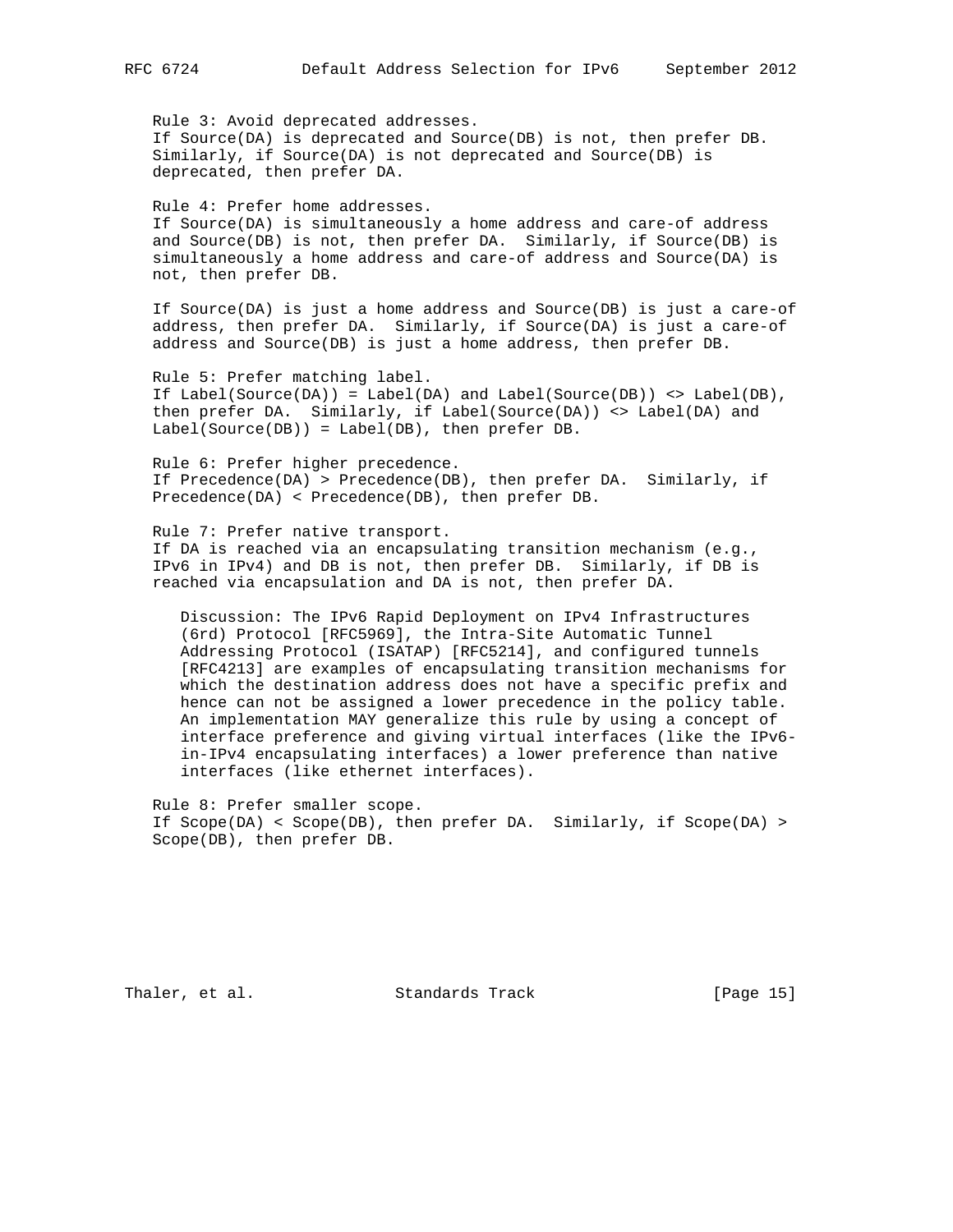Rule 9: Use longest matching prefix. When DA and DB belong to the same address family (both are IPv6 or both are IPv4): If CommonPrefixLen(Source(DA), DA) > CommonPrefixLen(Source(DB), DB), then prefer DA. Similarly, if CommonPrefixLen(Source(DA), DA) < CommonPrefixLen(Source(DB), DB), then prefer DB.

 Rule 10: Otherwise, leave the order unchanged. If DA preceded DB in the original list, prefer DA. Otherwise, prefer DB.

 Rules 9 and 10 MAY be superseded if the implementation has other means of sorting destination addresses. For example, if the implementation somehow knows which destination addresses will result in the "best" communications performance.

7. Interactions with Routing

 This specification of source address selection assumes that routing (more precisely, selecting an outgoing interface on a node with multiple interfaces) is done before source address selection. However, implementations MAY use source address considerations as a tiebreaker when choosing among otherwise equivalent routes.

 For example, suppose a node has interfaces on two different links, with both links having a working default router. Both of the interfaces have preferred (in the RFC 4862 sense) global addresses. When sending to a global destination address, if there's no routing reason to prefer one interface over the other, then an implementation MAY preferentially choose the outgoing interface that will allow it to use the source address that shares a longer common prefix with the destination.

 Implementations that support Rule 5.5 of source address selection (Section 5) also use the choice of router to influence the choice of source address. For example, suppose a host is on a link with two routers. One router is advertising a global prefix A and the other router is advertising global prefix B. Then, when sending via the first router, the host might prefer source addresses with prefix A and when sending via the second router, prefer source addresses with prefix B.

8. Implementation Considerations

 The destination address selection algorithm needs information about potential source addresses. One possible implementation strategy is for getaddrinfo() to call down to the network layer with a list of destination addresses, sort the list in the network layer with full

Thaler, et al. Standards Track [Page 16]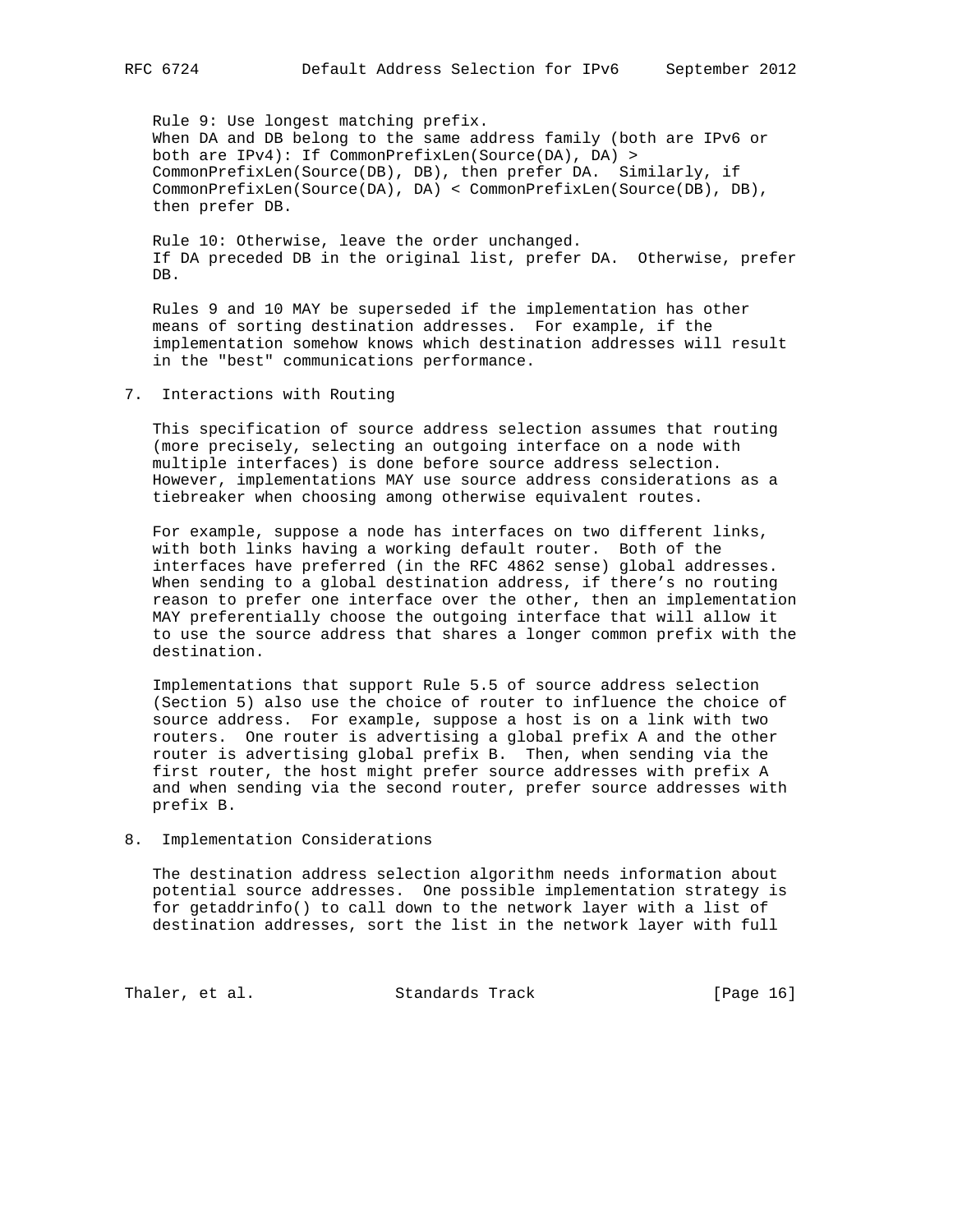current knowledge of available source addresses, and return the sorted list to getaddrinfo(). This is simple and gives the best results, but it introduces the overhead of another system call. One way to reduce this overhead is to cache the sorted address list in the resolver, so that subsequent calls for the same name do not need to re-sort the list.

 Another implementation strategy is to call down to the network layer to retrieve source address information and then sort the list of addresses directly in the context of getaddrinfo(). To reduce overhead in this approach, the source address information can be cached, amortizing the overhead of retrieving it across multiple calls to getaddrinfo(). In this approach, the implementation might not have knowledge of the outgoing interface for each destination, so it MAY use a looser definition of the candidate set during destination address ordering.

 In any case, if the implementation uses cached and possibly stale information in its implementation of destination address selection or if the ordering of a cached list of destination addresses is possibly stale, then it MUST ensure that the destination address ordering returned to the application is no more than one second out of date. For example, an implementation might make a system call to check if any routing table entries, source address assignments, or prefix policy table entries that might affect these algorithms have changed. Another strategy is to use an invalidation counter that is incremented whenever any underlying state is changed. By caching the current invalidation counter value with derived state and then later comparing against the current value, the implementation could detect if the derived state is potentially stale.

9. Security Considerations

 This document has no direct impact on Internet infrastructure security.

 Note that most source address selection algorithms, including the one specified in this document, expose a potential privacy concern. An unfriendly node can infer correlations among a target node's addresses by probing the target node with request packets that force the target host to choose its source address for the reply packets (perhaps because the request packets are sent to an anycast or multicast address or perhaps because the upper-layer protocol chosen for the attack does not specify a particular source address for its reply packets). By using different addresses for itself, the unfriendly node can cause the target node to expose the target's own addresses. The source address selection default preference for temporary addresses helps mitigate this concern.

Thaler, et al. Standards Track [Page 17]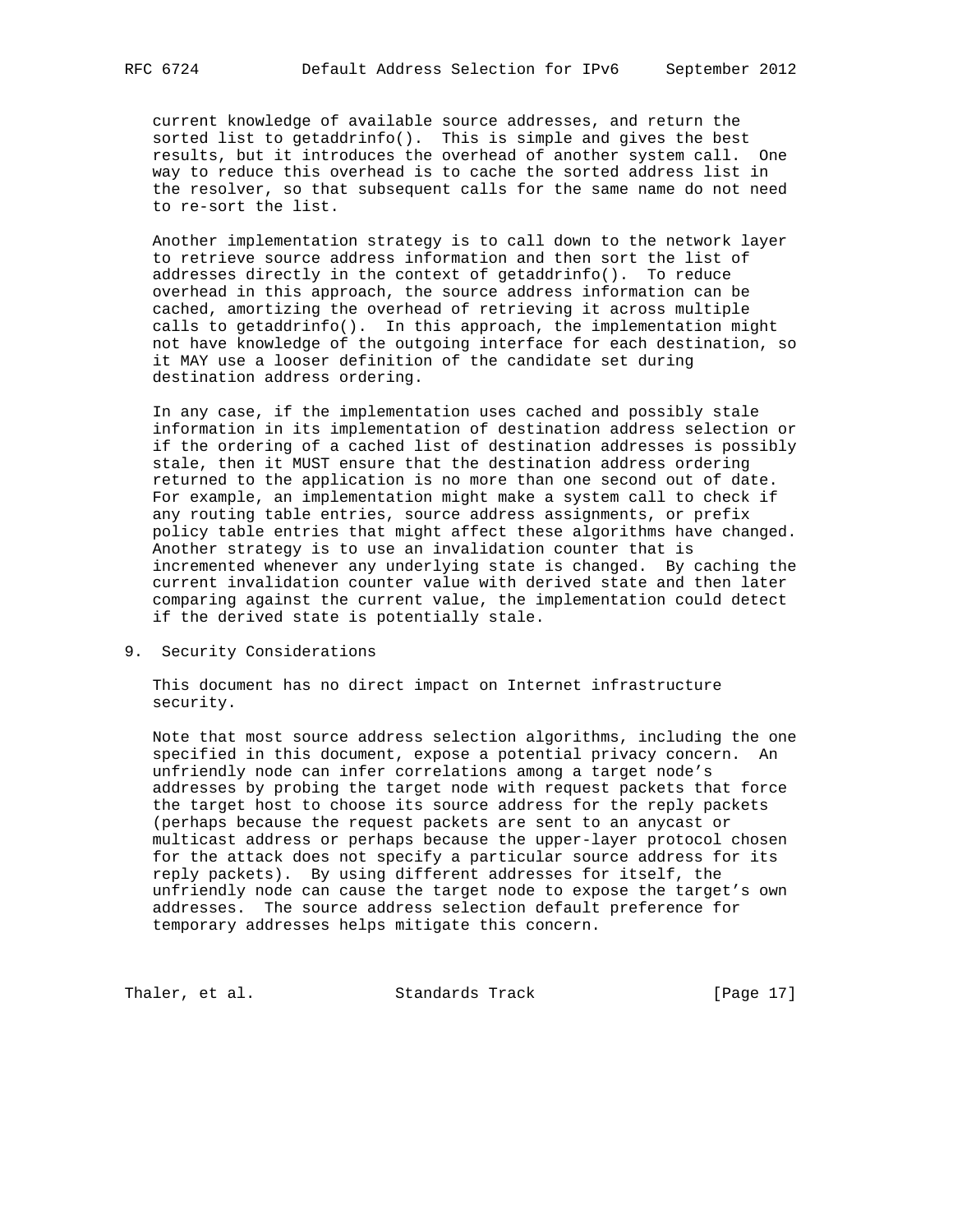Similarly, most source and destination address selection algorithms, including the one specified in this document, influence the choice of network path taken (as do routing algorithms that are orthogonal to, but used together with, such algorithms) and hence whether data might be sent over a path or network that might be more or less trusted than other paths or networks. Administrators should consider the security impact of the rows they configure in the prefix policy table, just as they should consider the security impact of the interface metrics used in the routing algorithms.

 In addition, some address selection rules might be administratively configurable. Care must be taken to make sure that all administrative options are secured against illicit modification, or else an attacker could redirect and/or block traffic.

10. Examples

 This section contains a number of examples, first showing default behavior and then demonstrating the utility of policy table configuration. These examples are provided for illustrative purposes; they are not to be construed as normative.

10.1. Default Source Address Selection

 The source address selection rules, in conjunction with the default policy table, produce the following behavior:

 Destination: 2001:db8:1::1 Candidate Source Addresses: 2001:db8:3::1 or fe80::1 Result: 2001:db8::1 (prefer appropriate scope)

 Destination: ff05::1 Candidate Source Addresses: 2001:db8:3::1 or fe80::1 Result: 2001:db8:3::1 (prefer appropriate scope)

 Destination: 2001:db8:1::1 Candidate Source Addresses: 2001:db8:1::1 (deprecated) or 2001:db8:2::1 Result: 2001:db8:1::1 (prefer same address)

 Destination: fe80::1 Candidate Source Addresses: fe80::2 (deprecated) or 2001:db8:1::1 Result: fe80::2 (prefer appropriate scope)

 Destination: 2001:db8:1::1 Candidate Source Addresses: 2001:db8:1::2 or 2001:db8:3::2 Result: 2001:db8:1:::2 (longest matching prefix)

Thaler, et al. Standards Track [Page 18]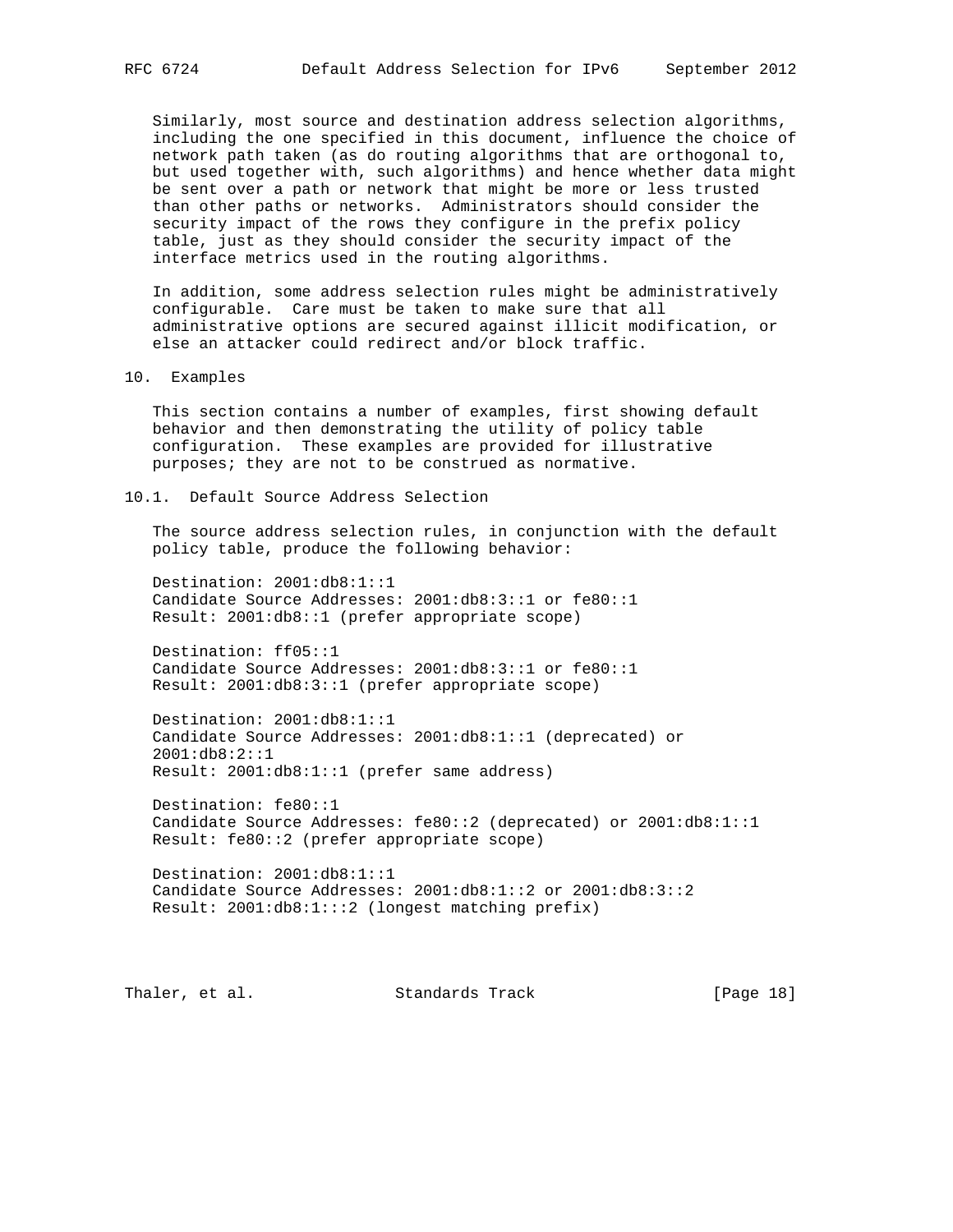Destination: 2001:db8:1::1 Candidate Source Addresses: 2001:db8:1::2 (care-of address) or 2001: db8:3::2 (home address) Result: 2001:db8:3::2 (prefer home address)

 Destination: 2002:c633:6401::1 Candidate Source Addresses: 2002:c633:6401::d5e3:7953:13eb:22e8 (temporary) or 2001:db8:1::2 Result: 2002:c633:6401::d5e3:7953:13eb:22e8 (prefer matching label)

 Destination: 2001:db8:1::d5e3:0:0:1 Candidate Source Addresses: 2001:db8:1::2 (public) or 2001:db8:1::d5e3:7953:13eb:22e8 (temporary) Result: 2001:db8:1::d5e3:7953:13eb:22e8 (prefer temporary address)

## 10.2. Default Destination Address Selection

 The destination address selection rules, in conjunction with the default policy table and the source address selection rules, produce the following behavior:

 Candidate Source Addresses: 2001:db8:1::2 or fe80::1 or 169.254.13.78 Destination Address List: 2001:db8:1::1 or 198.51.100.121 Result: 2001:db8:1::1 (src 2001:db8:1::2) then 198.51.100.121 (src 169.254.13.78) (prefer matching scope)

 Candidate Source Addresses: fe80::1 or 198.51.100.117 Destination Address List: 2001:db8:1::1 or 198.51.100.121 Result: 198.51.100.121 (src 198.51.100.117) then 2001:db8:1::1 (src fe80::1) (prefer matching scope)

 Candidate Source Addresses: 2001:db8:1::2 or fe80::1 or 10.1.2.4 Destination Address List: 2001:db8:1::1 or 10.1.2.3 Result: 2001:db8:1::1 (src 2001:db8:1::2) then 10.1.2.3 (src 10.1.2.4) (prefer higher precedence)

 Candidate Source Addresses: 2001:db8:1::2 or fe80::2 Destination Address List: 2001:db8:1::1 or fe80::1 Result: fe80::1 (src fe80::2) then 2001:db8:1::1 (src 2001:db8:1::2) (prefer smaller scope)

 Candidate Source Addresses: 2001:db8:1::2 (care-of address) or 2001: db8:3::1 (home address) or fe80::2 (care-of address) Destination Address List: 2001:db8:1::1 or fe80::1 Result: 2001:db8:1::1 (src 2001:db8:3::1) then fe80::1 (src fe80::2) (prefer home address)

Thaler, et al. Standards Track [Page 19]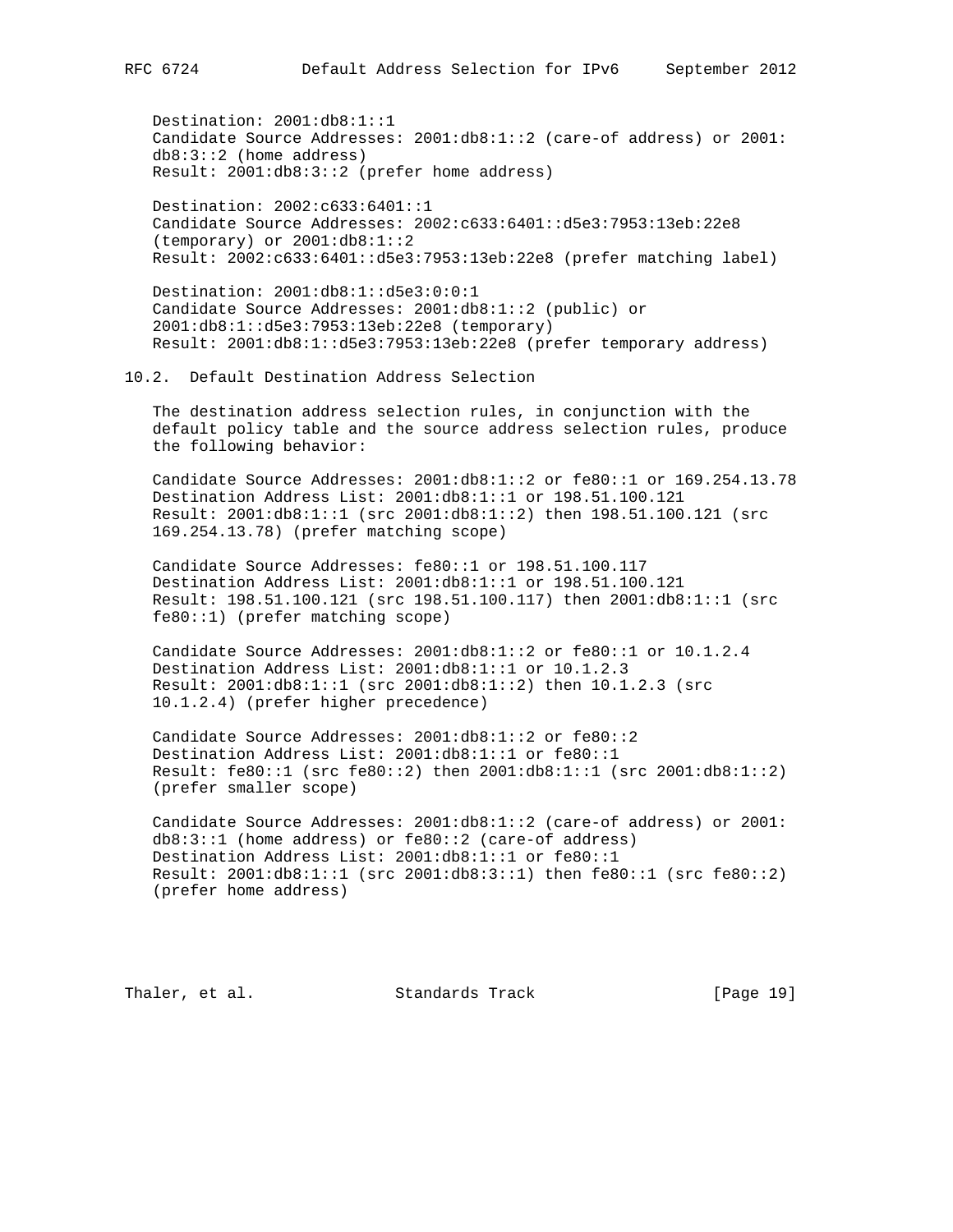Candidate Source Addresses: 2001:db8:1::2 or fe80::2 (deprecated) Destination Address List: 2001:db8:1::1 or fe80::1 Result: 2001:db8:1::1 (src 2001:db8:1::2) then fe80::1 (src fe80::2) (avoid deprecated addresses)

 Candidate Source Addresses: 2001:db8:1::2 or 2001:db8:3f44::2 or fe80::2 Destination Address List: 2001:db8:1::1 or 2001:db8:3ffe::1 Result: 2001:db8:1::1 (src 2001:db8:1::2) then 2001:db8:3ffe::1 (src 2001:db8:3f44::2) (longest matching prefix)

 Candidate Source Addresses: 2002:c633:6401::2 or fe80::2 Destination Address List: 2002:c633:6401::1 or 2001:db8:1::1 Result: 2002:c633:6401::1 (src 2002:c633:6401::2) then 2001:db8:1::1 (src 2002:c633:6401::2) (prefer matching label)

 Candidate Source Addresses: 2002:c633:6401::2 or 2001:db8:1::2 or fe80::2 Destination Address List: 2002:c633:6401::1 or 2001:db8:1::1 Result: 2001:db8:1::1 (src 2001:db8:1::2) then 2002:c633:6401::1 (src 2002:c633:6401::2) (prefer higher precedence)

10.3. Configuring Preference for IPv6 or IPv4

 The default policy table gives IPv6 addresses higher precedence than IPv4 addresses. This means that applications will use IPv6 in preference to IPv4 when the two are equally suitable. An administrator can change the policy table to prefer IPv4 addresses by giving the ::ffff:0.0.0.0/96 prefix a higher precedence:

| Prefix              | Precedence Label |    |
|---------------------|------------------|----|
| : 1/128             | 50               |    |
| : : / 0             | 40               |    |
| $:$ : $ffff:0:0/96$ | 100              |    |
| 2002::/16           | 30               | 2  |
| 2001::/32           | 5                | 5  |
| fc00::/7            | 3                | 13 |
| : 1/96              |                  | २  |
| fec0::/10           |                  | 11 |
| 3ffe::/16           |                  | 12 |

 This change to the default policy table produces the following behavior:

 Candidate Source Addresses: 2001:db8::2 or fe80::1 or 169.254.13.78 Destination Address List: 2001:db8::1 or 198.51.100.121 Unchanged Result: 2001:db8::1 (src 2001:db8::2) then 198.51.100.121 (src 169.254.13.78) (prefer matching scope)

Thaler, et al. Standards Track [Page 20]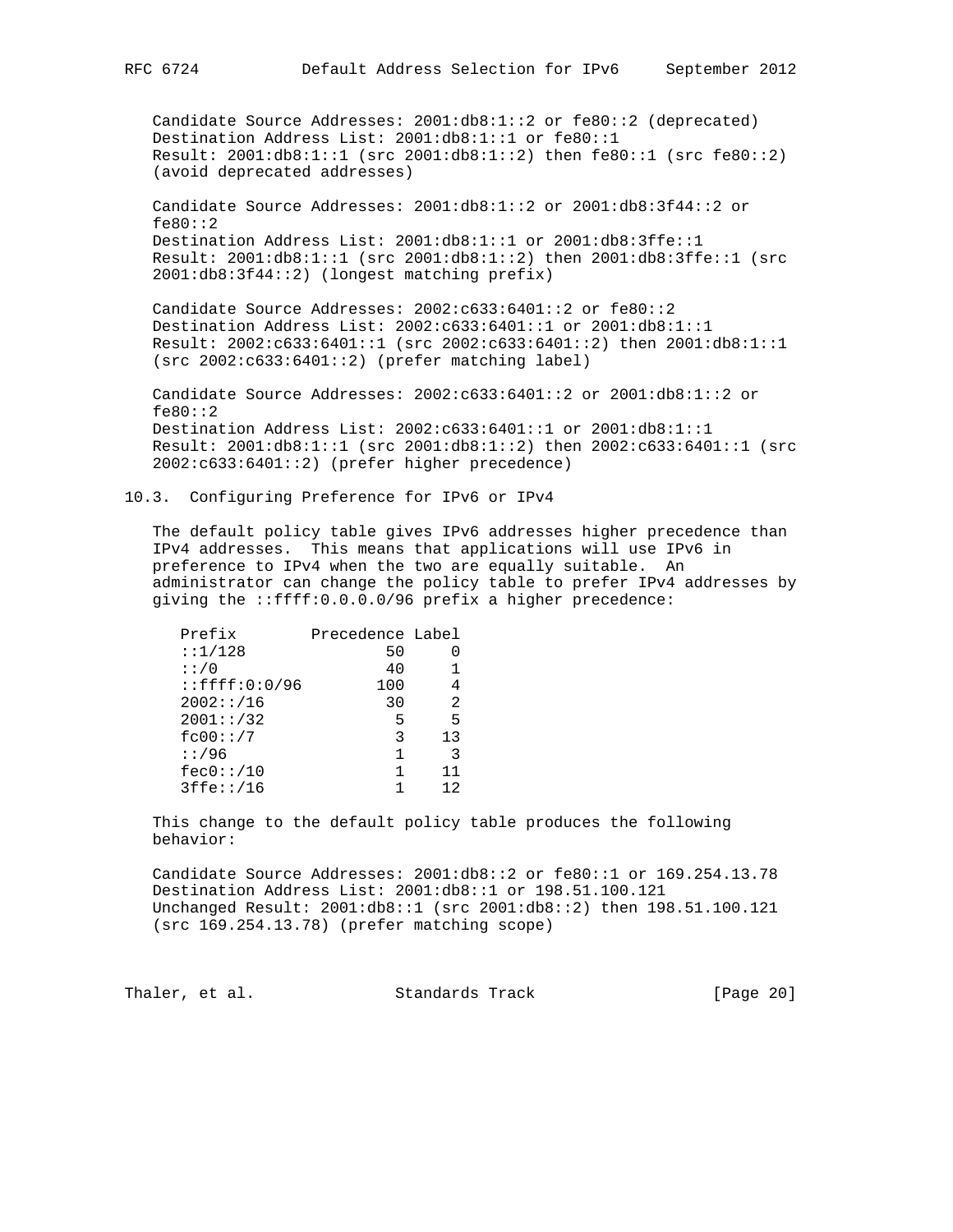Candidate Source Addresses: fe80::1 or 198.51.100.117 Destination Address List: 2001:db8::1 or 198.51.100.121 Unchanged Result: 198.51.100.121 (src 198.51.100.117) then 2001:db8::1 (src fe80::1) (prefer matching scope)

 Candidate Source Addresses: 2001:db8::2 or fe80::1 or 10.1.2.4 Destination Address List: 2001:db8::1 or 10.1.2.3 New Result: 10.1.2.3 (src 10.1.2.4) then 2001:db8::1 (src 2001:db8::2) (prefer higher precedence)

10.3.1. Handling Broken IPv6

 One problem in practice that has been recently observed occurs when a host has IPv4 connectivity to the Internet but has "broken" IPv6 connectivity to the Internet in that it has a global IPv6 address but is disconnected from the IPv6 Internet. Since the default policy table prefers IPv6, this can result in unwanted timeouts.

 This can be solved by configuring the table to prefer IPv4 as shown above. An implementation that has some means to detect that it is not connected to the IPv6 Internet MAY do this automatically. An implementation could instead treat it as part of its implementation of Rule 1 (avoid unusable destinations).

10.4. Configuring Preference for Link-Local Addresses

 The destination address selection rules give preference to destinations of smaller scope. For example, a link-local destination will be sorted before a global scope destination when the two are otherwise equally suitable. An administrator can change the policy table to reverse this preference and sort global destinations before link-local destinations:

| Prefix                  | Precedence Label |    |
|-------------------------|------------------|----|
| : 1/128                 | 50               |    |
| : : / 0                 | 40               |    |
| $: : \f{f}{f}: 0: 0/96$ | 35               |    |
| fe80::/10               | 33               | 1  |
| 2002::/16               | 30               | 2  |
| 2001::/32               | 5                | 5  |
| fc00::/7                | 3                | 13 |
| : 1/96                  | 1                | 3  |
| fec0::/10               | 1                | 11 |
| 3ffe::/16               |                  | 12 |

Thaler, et al. Standards Track [Page 21]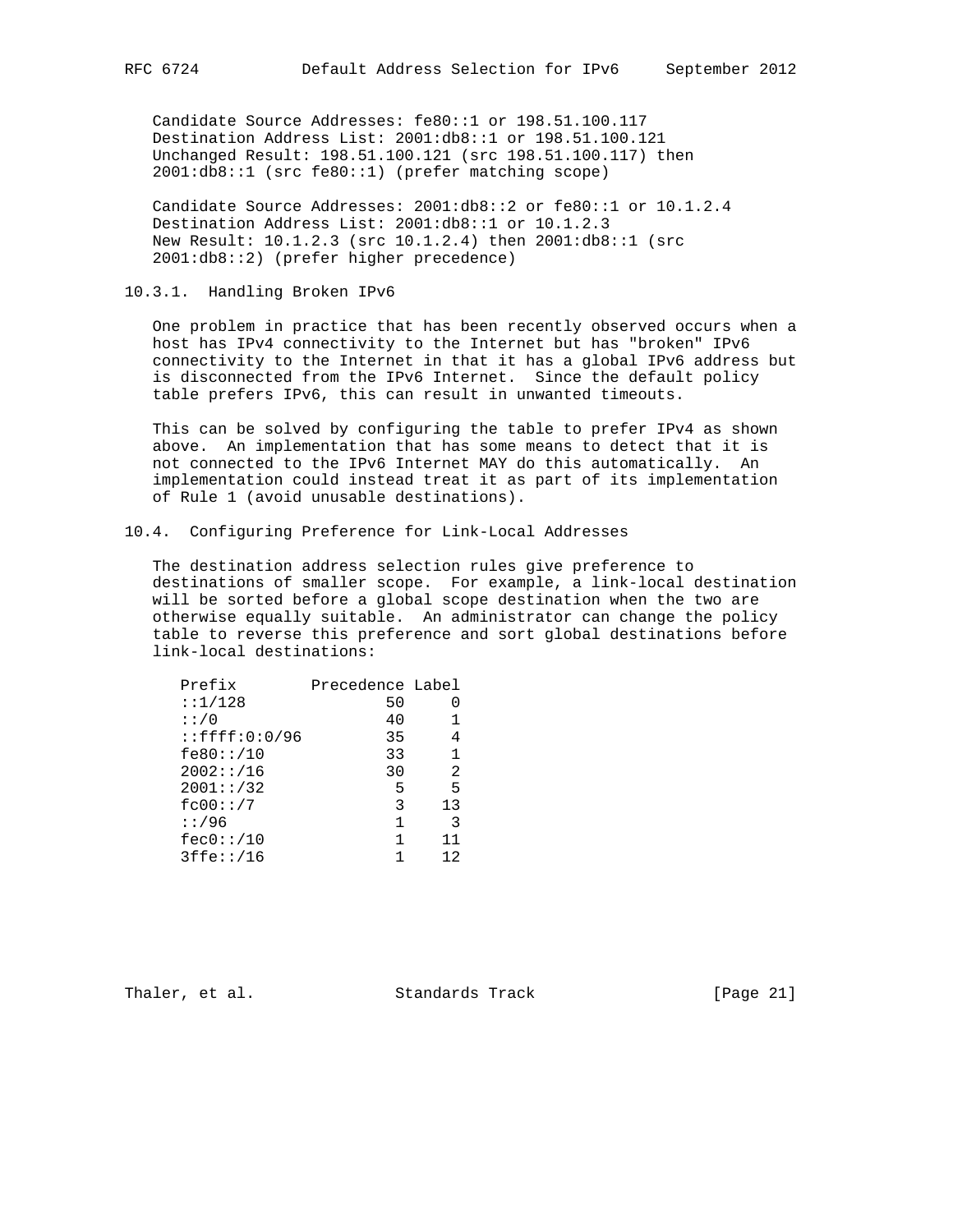This change to the default policy table produces the following behavior:

 Candidate Source Addresses: 2001:db8::2 or fe80::2 Destination Address List: 2001:db8::1 or fe80::1 New Result: 2001:db8::1 (src 2001:db8::2) then fe80::1 (src fe80::2) (prefer higher precedence)

 Candidate Source Addresses: 2001:db8::2 (deprecated) or fe80::2 Destination Address List: 2001:db8::1 or fe80::1 Unchanged Result: fe80::1 (src fe80::2) then 2001:db8::1 (src 2001: db8::2) (avoid deprecated addresses)

## 10.5. Configuring a Multi-Homed Site

 Consider a site A that has a business-critical relationship with another site B. To support their business needs, the two sites have contracted for service with a special high-performance ISP. This is in addition to the normal Internet connection that both sites have with different ISPs. The high-performance ISP is expensive, and the two sites wish to use it only for their business-critical traffic with each other.

 Each site has two global prefixes, one from the high-performance ISP and one from their normal ISP. Site A has prefix 2001:db8:1aaa::/48 from the high-performance ISP and prefix 2001:db8:70aa::/48 from its normal ISP. Site B has prefix 2001:db8:1bbb::/48 from the high performance ISP and prefix 2001:db8:70bb::/48 from its normal ISP. All hosts in both sites register two addresses in the DNS.

 The routing within both sites directs most traffic to the egress to the normal ISP, but the routing directs traffic sent to the other site's 2001 prefix to the egress to the high-performance ISP. To prevent unintended use of their high-performance ISP connection, the two sites implement ingress filtering to discard traffic entering from the high-performance ISP that is not from the other site.

 The default policy table and address selection rules produce the following behavior:

 Candidate Source Addresses: 2001:db8:1aaa::a or 2001:db8:70aa::a or fe80::a Destination Address List: 2001:db8:1bbb::b or 2001:db8:70bb::b Result: 2001:db8:70bb::b (src 2001:db8:70aa::a) then 2001:db8:1bbb::b (src 2001:db8:1aaa::a) (longest matching prefix)

Thaler, et al. Standards Track [Page 22]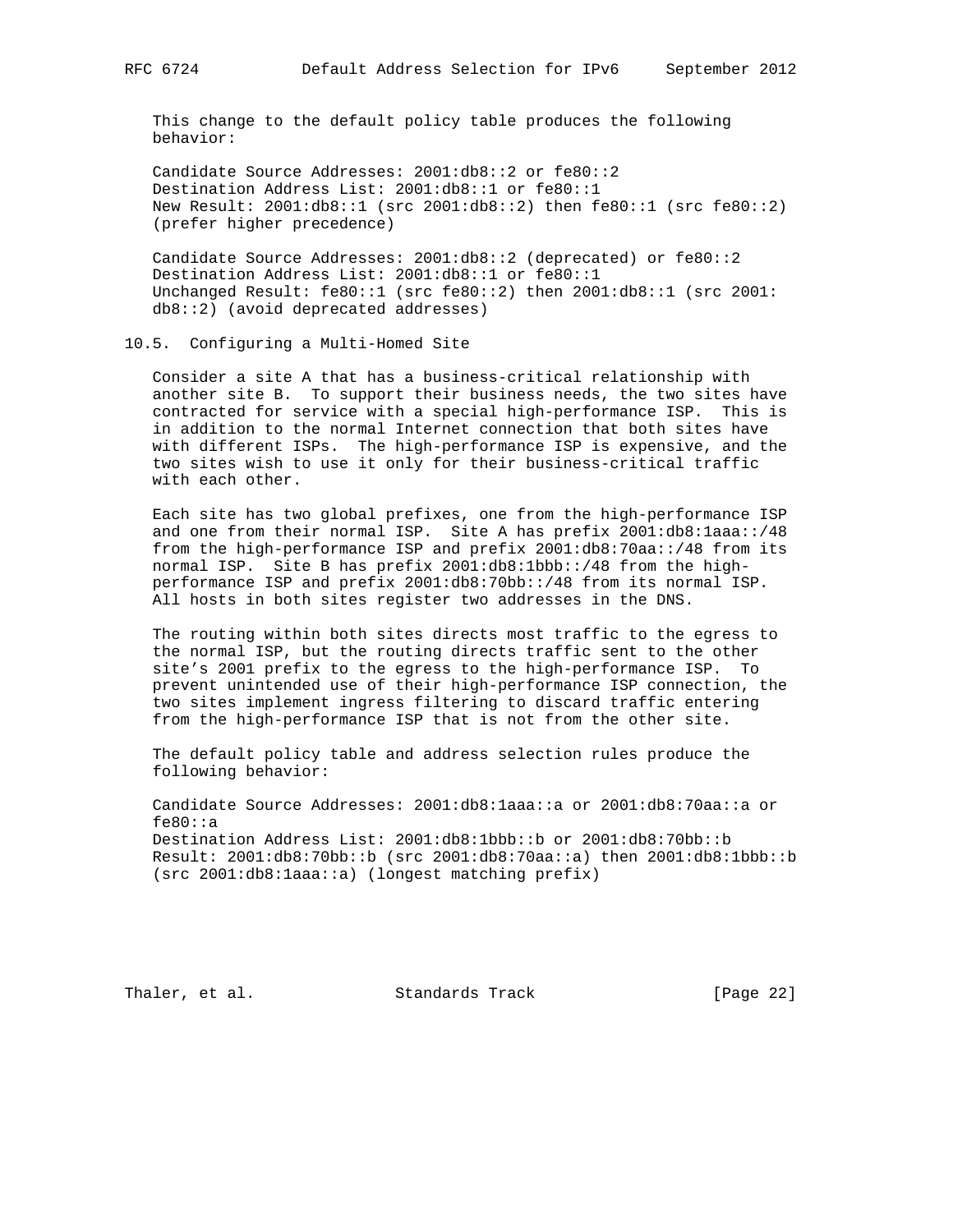In other words, when a host in site A initiates a connection to a host in site B, the traffic does not take advantage of their connections to the high-performance ISP. This is not their desired behavior.

 Candidate Source Addresses: 2001:db8:1aaa::a or 2001:db8:70aa::a or fe80::a Destination Address List: 2001:db8:1ccc::c or 2001:db8:6ccc::c Result: 2001:db8:1ccc::c (src 2001:db8:1aaa::a) then 2001:db8:6ccc::c (src 2001:db8:70aa::a) (longest matching prefix)

 In other words, when a host in site A initiates a connection to a host in some other site C, the reverse traffic might come back through the high-performance ISP. Again, this is not their desired behavior.

 This predicament demonstrates the limitations of the longest matching-prefix heuristic in multi-homed situations.

 However, the administrators of sites A and B can achieve their desired behavior via policy table configuration. For example, they can use the following policy table:

| Prefix                  | Precedence Label |    |
|-------------------------|------------------|----|
| : 1/128                 | 50               |    |
| 2001: db8: laaa:!/48    | 43               | 6  |
| 2001:db8:1bbb::/48      | 43               | 6  |
| : : / 0                 | 40               | 1  |
| $: : \f{f}{f}: 0: 0/96$ | 35               | 4  |
| 2002::/16               | 30               | 2  |
| 2001::/32               | 5                | 5  |
| fc00::/7                | 3                | 13 |
| : 1/96                  | 1                | 3  |
| fec0::/10               | 1                | 11 |
| 3ffe::/16               |                  | 12 |

This policy table produces the following behavior:

 Candidate Source Addresses: 2001:db8:1aaa::a or 2001:db8:70aa::a or fe80::a Destination Address List: 2001:db8:1bbb::b or 2001:db8:70bb::b New Result: 2001:db8:1bbb::b (src 2001:db8:1aaa::a) then 2001:db8: 70bb::b (src 2001:db8:70aa::a) (prefer higher precedence)

 In other words, when a host in site A initiates a connection to a host in site B, the traffic uses the high-performance ISP as desired.

Thaler, et al. Standards Track [Page 23]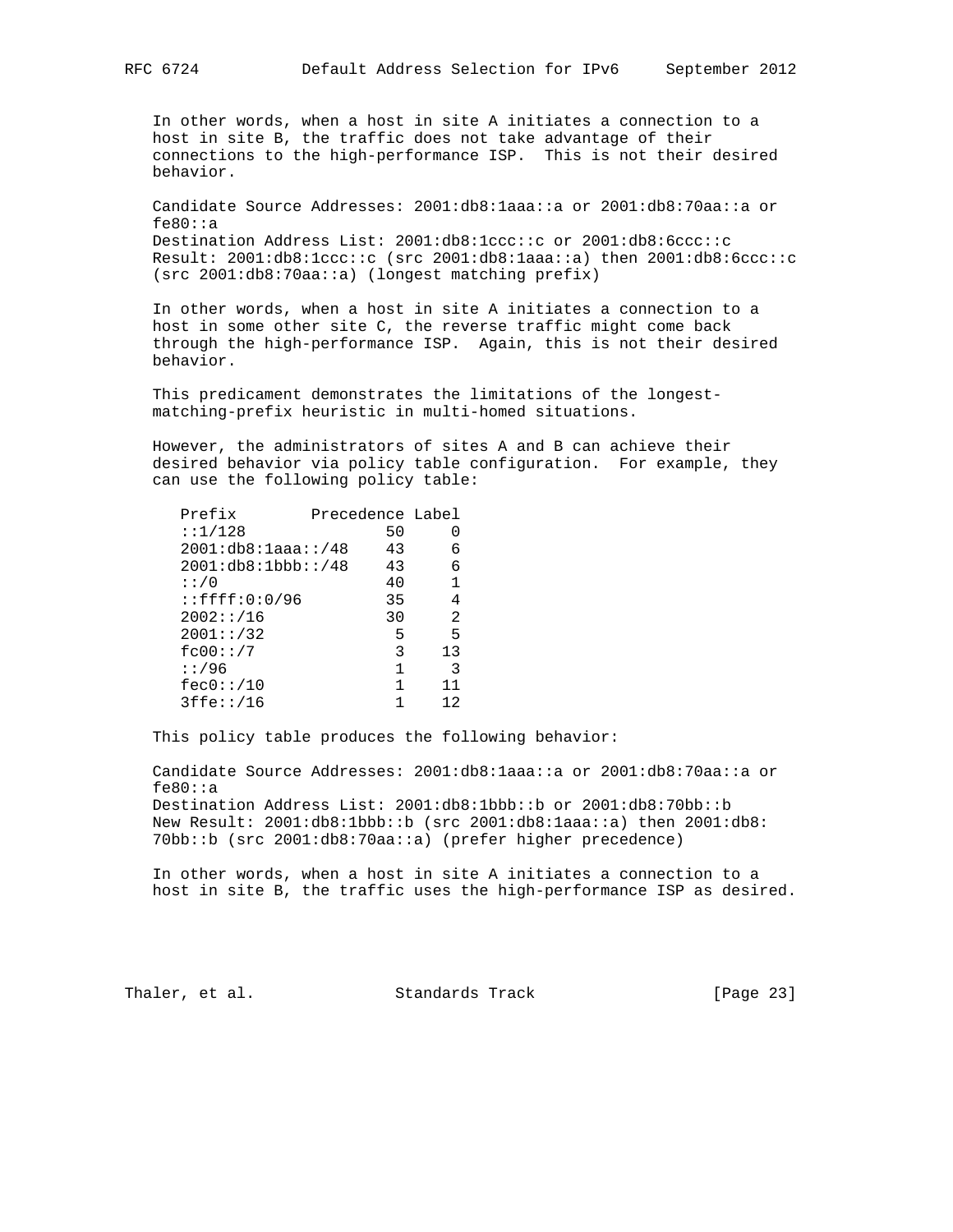Candidate Source Addresses: 2001:db8:1aaa::a or 2001:db8:70aa::a or fe80::a Destination Address List: 2001:db8:1ccc::c or 2001:db8:6ccc::c New Result: 2001:db8:6ccc::c (src 2001:db8:70aa::a) then 2001:db8: 1ccc::c (src 2001:db8:70aa::a) (longest matching prefix)

 In other words, when a host in site A initiates a connection to a host in some other site C, the traffic uses the normal ISP as desired.

#### 10.6. Configuring ULA Preference

 Sections 2.1.4, 2.2.2, and 2.2.3 of RFC 5220 [RFC5220] describe address selection problems related to Unique Local Addresses (ULAs) [RFC4193]. By default, global IPv6 destinations are preferred over ULA destinations, since an arbitrary ULA is not necessarily reachable:

 Candidate Source Addresses: 2001:db8:1::1 or fd11:1111:1111:1::1 Destination Address List: 2001:db8:2::2 or fd22:2222:2222:2::2 Result: 2001:db8:2::2 (src 2001:db8:1::1) then fd22:2222:2222:2::2 (src fd11:1111:1111:1::1) (prefer higher precedence)

 However, a site-specific policy entry can be used to cause ULAs within a site to be preferred over global addresses as follows.

| 50 |                                         |
|----|-----------------------------------------|
| 45 | 14                                      |
| 40 |                                         |
| 35 | 4                                       |
| 30 | 2                                       |
| 5  | 5                                       |
| 3  | 13                                      |
| 1  | २                                       |
| 1  | 11                                      |
|    | 12                                      |
|    | Precedence Label<br>fd11:1111:1111::/48 |

Such a configuration would have the following effect:

 Candidate Source Addresses: 2001:db8:1::1 or fd11:1111:1111:1::1 Destination Address List: 2001:db8:2::2 or fd22:2222:2222:2::2 Unchanged Result: 2001:db8:2::2 (src 2001:db8:1::1) then fd22:2222: 2222:2::2 (src fd11:1111:1111:1::1) (prefer higher precedence)

Thaler, et al. Standards Track [Page 24]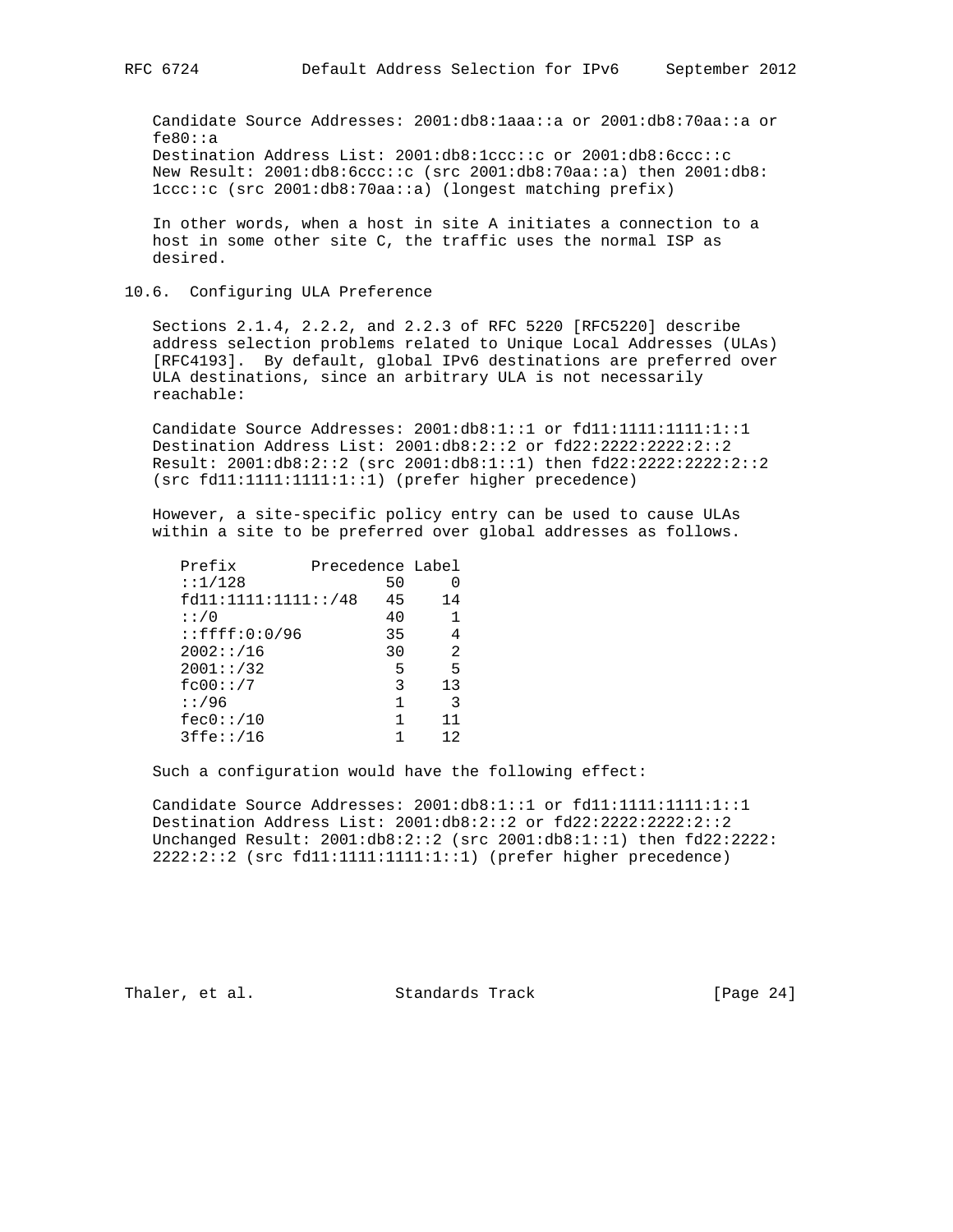Candidate Source Addresses: 2001:db8:1::1 or fd11:1111:1111:1::1 Destination Address List: 2001:db8:2::2 or fd11:1111:1111:2::2 New Result: fd11:1111:1111:2::2 (src fd11:1111:1111:1::1) then 2001: db8:2::2 (src 2001:db8:1::1) (prefer higher precedence)

 Since ULAs are defined to have a /48 site prefix, an implementation might choose to add such a row automatically on a machine with a ULA.

 It is also worth noting that ULAs are assigned global scope. As such, the existence of one or more rows in the prefix policy table is important so that source address selection does not choose a ULA purely based on longest match:

 Candidate Source Addresses: 2001:db8:1::1 or fd11:1111:1111:1::1 Destination Address List: ff00:1 Result: 2001:db8:1::1 (prefer matching label)

#### 10.7. Configuring 6to4 Preference

By default, NATed IPv4 is preferred over 6to4-relayed connectivity:

 Candidate Source Addresses: 2002:c633:6401::2 or 10.1.2.3 Destination Address List: 2001:db8:1::1 or 203.0.113.1 Result: 203.0.113.1 (src 10.1.2.3) then 2001:db8:1::1 (src 2002:c633: 6401::2) (prefer matching label)

 However, NATed IPv4 is now also preferred over 6to4-to-6to4 connectivity by default. Since a 6to4 prefix might be used natively within an organization, a site-specific policy entry can be used to cause native IPv6 communication (using a 6to4 prefix) to be preferred over NATed IPv4 as follows.

| Prefix                  | Precedence Label |    |
|-------------------------|------------------|----|
| : 1/128                 | 50               |    |
| 2002: c633:6401::/48    | 45               | 14 |
| : : / 0                 | 40               |    |
| $: : \f{f}{f}: 0: 0/96$ | 35               |    |
| 2002::/16               | 30               | 2  |
| 2001::/32               | 5                | 5  |
| fc00::/7                | 3                | 13 |
| : 1/96                  | 1                | 3  |
| fec0::/10               | 1                | 11 |
| 3ffe::/16               |                  | 12 |

Thaler, et al. Standards Track [Page 25]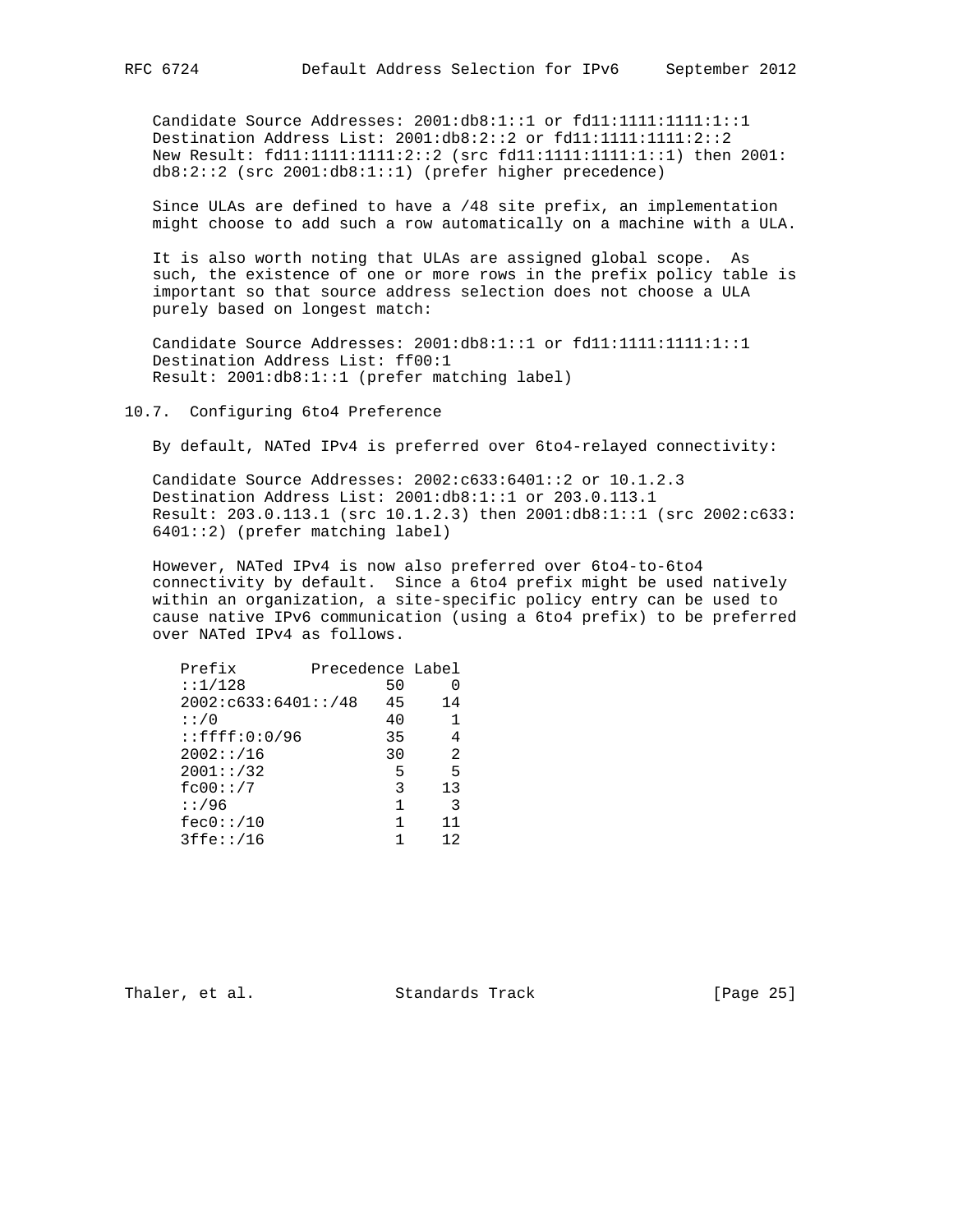Such a configuration would have the following effect:

 Candidate Source Addresses: 2002:c633:6401:1::1 or 10.1.2.3 Destination Address List: 2002:c633:6401:2::2 or 203.0.113.1 New Result: 2002:c633:6401:2::2 (src 2002:c633:6401:1::1) then 203.0.113.1 (sec 10.1.2.3) (prefer higher precedence)

 Since 6to4 addresses are defined to have a /48 site prefix, an implementation might choose to add such a row automatically on a machine with a native IPv6 address with a 6to4 prefix.

- 11. References
- 11.1. Normative References
	- [RFC2119] Bradner, S., "Key words for use in RFCs to Indicate Requirement Levels", BCP 14, RFC 2119, March 1997.
	- [RFC3056] Carpenter, B. and K. Moore, "Connection of IPv6 Domains via IPv4 Clouds", RFC 3056, February 2001.
	- [RFC3879] Huitema, C. and B. Carpenter, "Deprecating Site Local Addresses", RFC 3879, September 2004.
	- [RFC4193] Hinden, R. and B. Haberman, "Unique Local IPv6 Unicast Addresses", RFC 4193, October 2005.
	- [RFC4291] Hinden, R. and S. Deering, "IP Version 6 Addressing Architecture", RFC 4291, February 2006.
	- [RFC4380] Huitema, C., "Teredo: Tunneling IPv6 over UDP through Network Address Translations (NATs)", RFC 4380, February 2006.
	- [RFC4862] Thomson, S., Narten, T., and T. Jinmei, "IPv6 Stateless Address Autoconfiguration", RFC 4862, September 2007.
	- [RFC4941] Narten, T., Draves, R., and S. Krishnan, "Privacy Extensions for Stateless Address Autoconfiguration in IPv6", RFC 4941, September 2007.
	- [RFC6145] Li, X., Bao, C., and F. Baker, "IP/ICMP Translation Algorithm", RFC 6145, April 2011.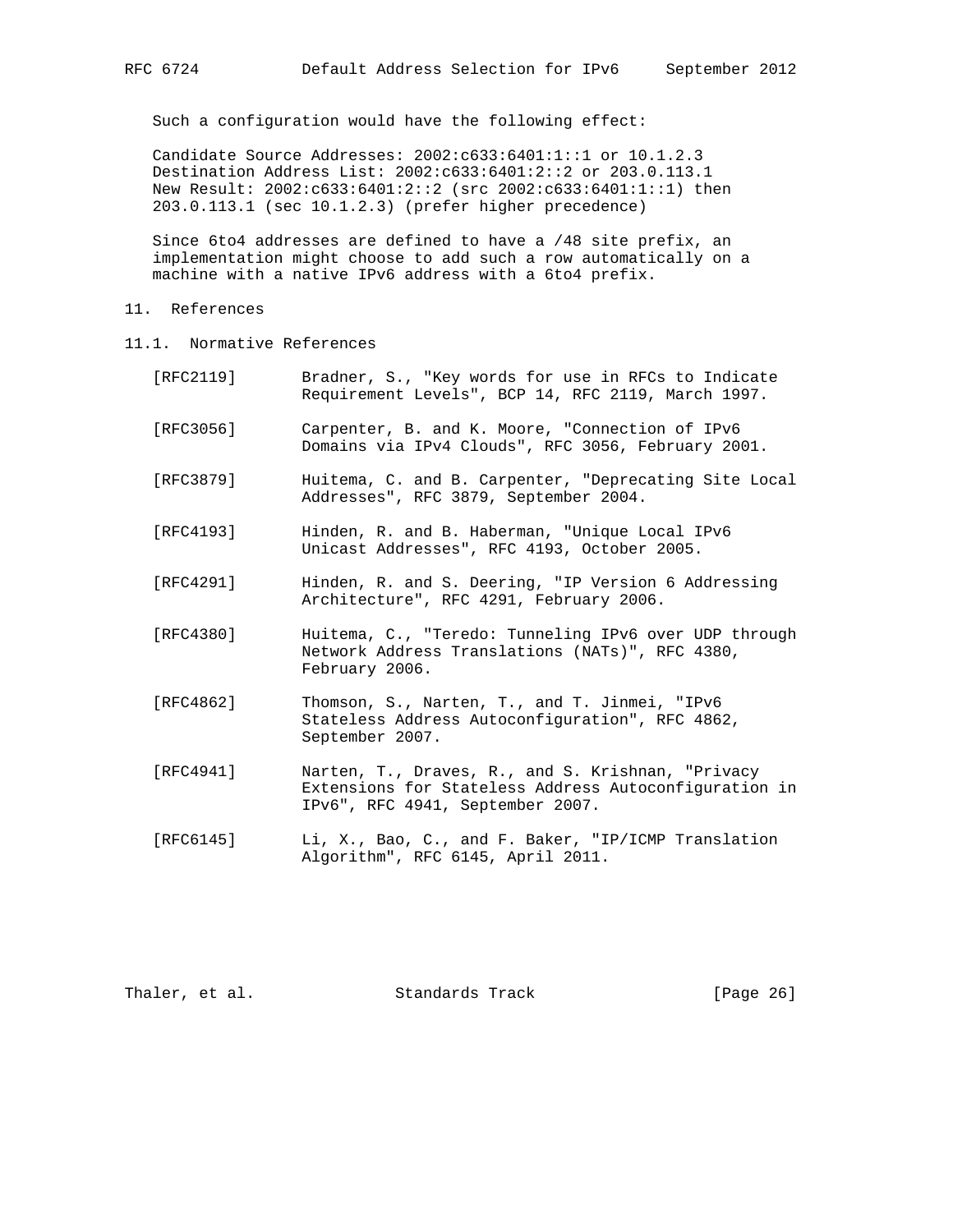RFC 6724 Default Address Selection for IPv6 September 2012

- 11.2. Informative References
	- [ADDR-SEL-OPT] Matsumoto, A., Fujisaki, T., Kato, J., and T. Chown, "Distributing Address Selection Policy using DHCPv6", Work in Progress, August 2012.
	- [RFC1794] Brisco, T., "DNS Support for Load Balancing", RFC 1794, April 1995.
	- [RFC1812] Baker, F., "Requirements for IP Version 4 Routers", RFC 1812, June 1995.
	- [RFC1918] Rekhter, Y., Moskowitz, R., Karrenberg, D., Groot, G., and E. Lear, "Address Allocation for Private Internets", BCP 5, RFC 1918, February 1996.
	- [RFC2827] Ferguson, P. and D. Senie, "Network Ingress Filtering: Defeating Denial of Service Attacks which employ IP Source Address Spoofing", BCP 38, RFC 2827, May 2000.
	- [RFC3484] Draves, R., "Default Address Selection for Internet Protocol version 6 (IPv6)", RFC 3484, February 2003.
	- [RFC3493] Gilligan, R., Thomson, S., Bound, J., McCann, J., and W. Stevens, "Basic Socket Interface Extensions for IPv6", RFC 3493, February 2003.
	- [RFC3701] Fink, R. and R. Hinden, "6bone (IPv6 Testing Address Allocation) Phaseout", RFC 3701, March 2004.
	- [RFC3927] Cheshire, S., Aboba, B., and E. Guttman, "Dynamic Configuration of IPv4 Link-Local Addresses", RFC 3927, May 2005.
	- [RFC4007] Deering, S., Haberman, B., Jinmei, T., Nordmark, E., and B. Zill, "IPv6 Scoped Address Architecture", RFC 4007, March 2005.
	- [RFC4191] Draves, R. and D. Thaler, "Default Router Preferences and More-Specific Routes", RFC 4191, November 2005.
	- [RFC4213] Nordmark, E. and R. Gilligan, "Basic Transition Mechanisms for IPv6 Hosts and Routers", RFC 4213, October 2005.

Thaler, et al. Standards Track [Page 27]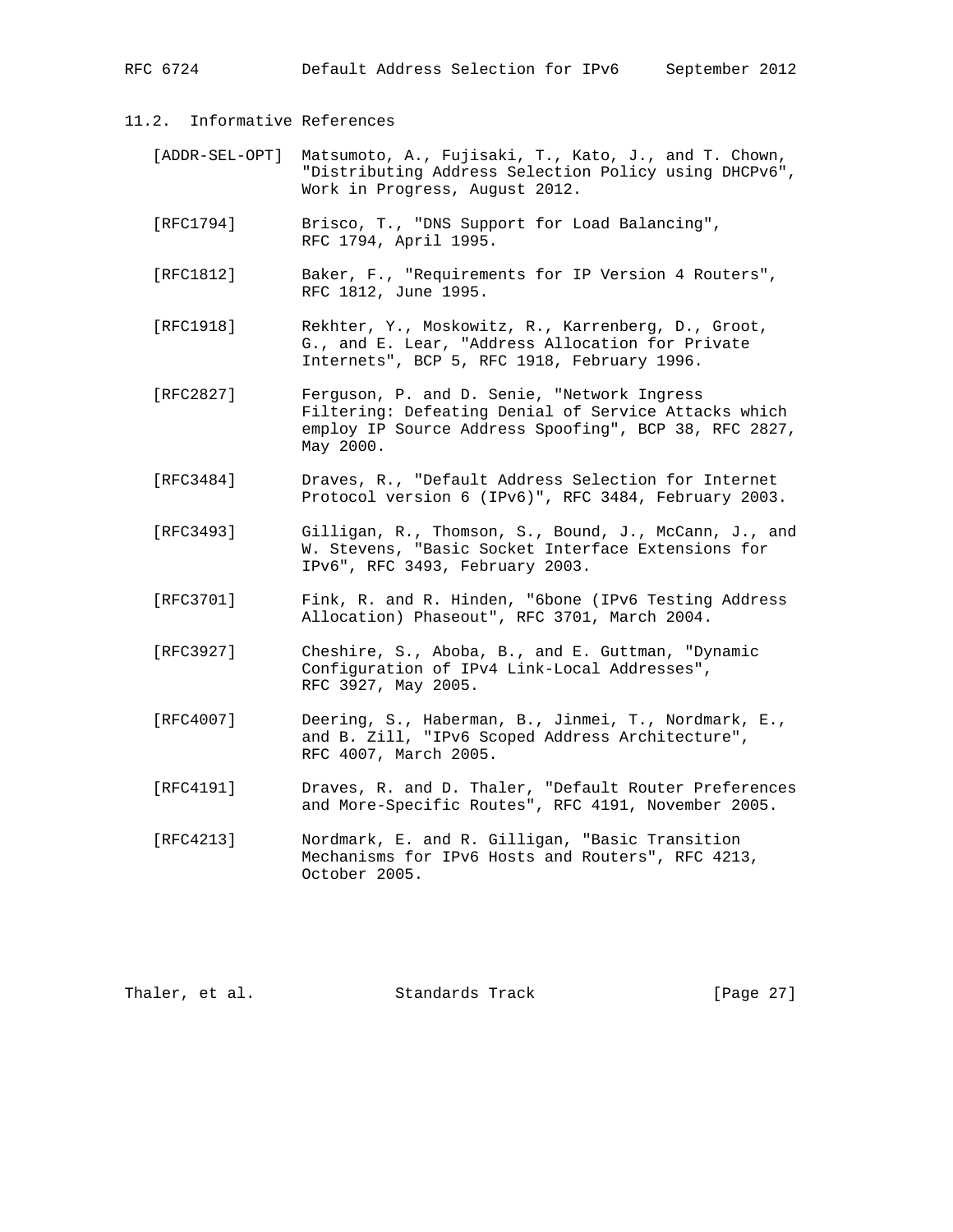| RFC 6724  | Default Address Selection for IPv6<br>September 2012                                                                                                                                                                     |
|-----------|--------------------------------------------------------------------------------------------------------------------------------------------------------------------------------------------------------------------------|
| [RFC4861] | Narten, T., Nordmark, E., Simpson, W., and H.<br>Soliman, "Neighbor Discovery for IP version 6<br>(IPv6)", RFC 4861, September 2007.                                                                                     |
| [RFC5014] | Nordmark, E., Chakrabarti, S., and J. Laganier, "IPv6<br>Socket API for Source Address Selection", RFC 5014,<br>September 2007.                                                                                          |
| [RFC5214] | Templin, F., Gleeson, T., and D. Thaler, "Intra-Site<br>Automatic Tunnel Addressing Protocol (ISATAP)",<br>RFC 5214, March 2008.                                                                                         |
| [RFC5220] | Matsumoto, A., Fujisaki, T., Hiromi, R., and K.<br>Kanayama, "Problem Statement for Default Address<br>Selection in Multi-Prefix Environments: Operational<br>Issues of RFC 3484 Default Rules", RFC 5220,<br>July 2008. |
| [RFC5969] | Townsley, W. and O. Troan, "IPv6 Rapid Deployment on<br>IPv4 Infrastructures (6rd) -- Protocol<br>Specification", RFC 5969, August 2010.                                                                                 |

- [RFC6275] Perkins, C., Johnson, D., and J. Arkko, "Mobility Support in IPv6", RFC 6275, July 2011.
- [RFC6598] Weil, J., Kuarsingh, V., Donley, C., Liljenstolpe, C., and M. Azinger, "IANA-Reserved IPv4 Prefix for Shared Address Space", BCP 153, RFC 6598, April 2012.

Thaler, et al. Standards Track [Page 28]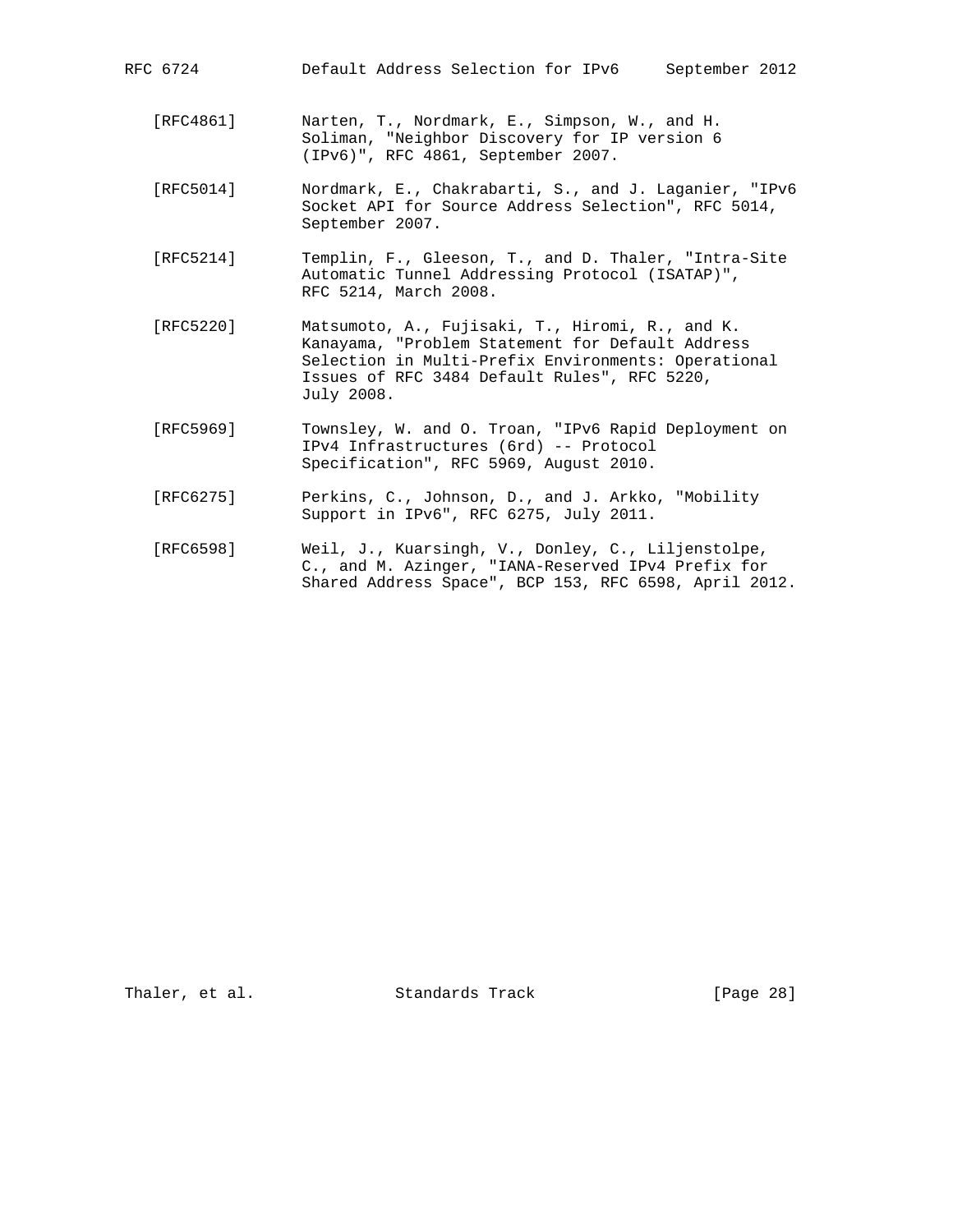# Appendix A. Acknowledgements

 RFC 3484 [RFC3484] acknowledged the contributions of the IPng Working Group, particularly Marc Blanchet, Brian Carpenter, Matt Crawford, Alain Durand, Steve Deering, Robert Elz, Jun-ichiro itojun Hagino, Tony Hain, M.T. Hollinger, JINMEI Tatuya, Thomas Narten, Erik Nordmark, Ken Powell, Markku Savela, Pekka Savola, Hesham Soliman, Dave Thaler, Mauro Tortonesi, Ole Troan, and Stig Venaas. In addition, the anonymous IESG reviewers had many great comments and suggestions for clarification.

 This revision was heavily influenced by the work by Arifumi Matsumoto, Jun-ya Kato, and Tomohiro Fujisaki in a working document that made proposals for this revision to adopt, with input from Pekka Savola, Remi Denis-Courmont, Francois-Xavier Le Bail, and the 6man Working Group. Dmitry Anipko, Mark Andrews, Ray Hunter, and Wes George also provided valuable feedback on this revision.

Appendix B. Changes since RFC 3484

 Some changes were made to the default policy table that were deemed to be universally useful and cause no harm in every reasonable network environment. In doing so, care was taken to use the same preference and label values as in RFC 3484 whenever possible and for new rows to use label values less likely to collide with values that might already be in use in additional rows on some hosts. These changes are:

- 1. Added the Teredo [RFC4380] prefix (2001::/32), with the preference and label values already widely used in popular implementations.
- 2. Added a row for ULAs (fc00::/7) below native IPv6 since they are not globally reachable, as discussed in Section 10.6.
- 3. Added a row for site-local addresses (fec0::/10) in order to depreference them, for consistency with the example in Section 10.3, since they are deprecated [RFC3879].
- 4. Depreferenced 6to4 (2002::/32) below native IPv4 since 6to4 connectivity is less reliable today (and is expected to be phased out over time, rather than becoming more reliable). It remains above Teredo since 6to4 is more efficient in terms of connection establishment time, bandwidth, and server load.
- 5. Depreferenced IPv4-Compatible addresses (::/96) since they are now deprecated [RFC4291] and not in common use.

Thaler, et al. Standards Track [Page 29]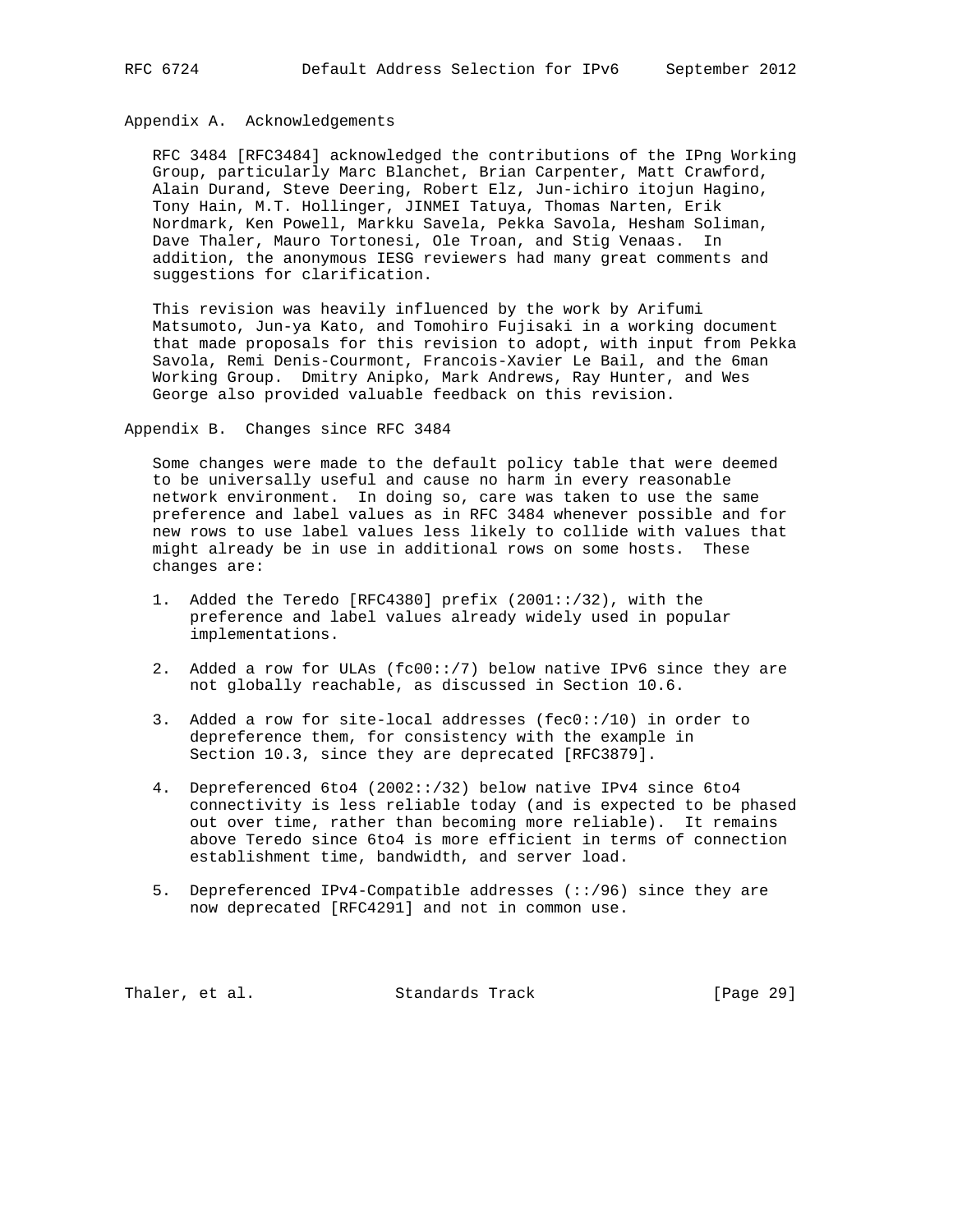- 6. Added a row for 6bone testing addresses (3ffe::/16) in order to depreference them as they have also been phased out [RFC3701].
- 7. Added optional ability for an implementation to add automatic rows to the table for site-specific ULA prefixes and site specific native 6to4 prefixes.

Similarly, some changes were made to the rules, as follows:

- 1. Changed the definition of CommonPrefixLen() to only compare bits up to the source address's prefix length. The previous definition used the entire source address, rather than only its prefix. As a result, when a source and destination addresses had the same prefix, common bits in the interface ID would previously result in overriding DNS load balancing [RFC1794] by forcing the destination address with the most bits in common to be always chosen. The updated definition allows DNS load balancing to continue to be used as a tie breaker.
- 2. Added Rule 5.5 to allow choosing a source address from a prefix advertised by the chosen next-hop for a given destination. This allows better connectivity in the presence of BCP 38 [RFC2827] ingress filtering and egress filtering. Previously, RFC 3484 had issues with multiple egress networks reached via the same interface, as discussed in [RFC5220].
- 3. Removed restriction against anycast addresses in the candidate set of source addresses, since the restriction against using IPv6 anycast addresses as source addresses was removed in Section 2.6 of RFC 4291 [RFC4291].
- 4. Changed mapping of RFC 1918 [RFC1918] addresses to global scope in Section 3.2. Previously, they were mapped to site-local scope. However, experience has resulted in current implementations already using global scope instead. When they were mapped to site-local, Destination Address Selection Rule 2 (Prefer matching scope) would cause IPv6 to be preferred in scenarios such as that described in Section 10.7. The change to global scope allows configurability via the prefix policy table.
- 5. Changed the default recommendation for Source Address Selection Rule 7 to prefer temporary addresses rather than public addresses, while providing an administrative override (in addition to the application-specific override that was already specified). This change was made because of the increasing importance of privacy considerations, as well as the fact that widely deployed implementations have preferred temporary addresses for many years without major application issues.

Thaler, et al. Standards Track [Page 30]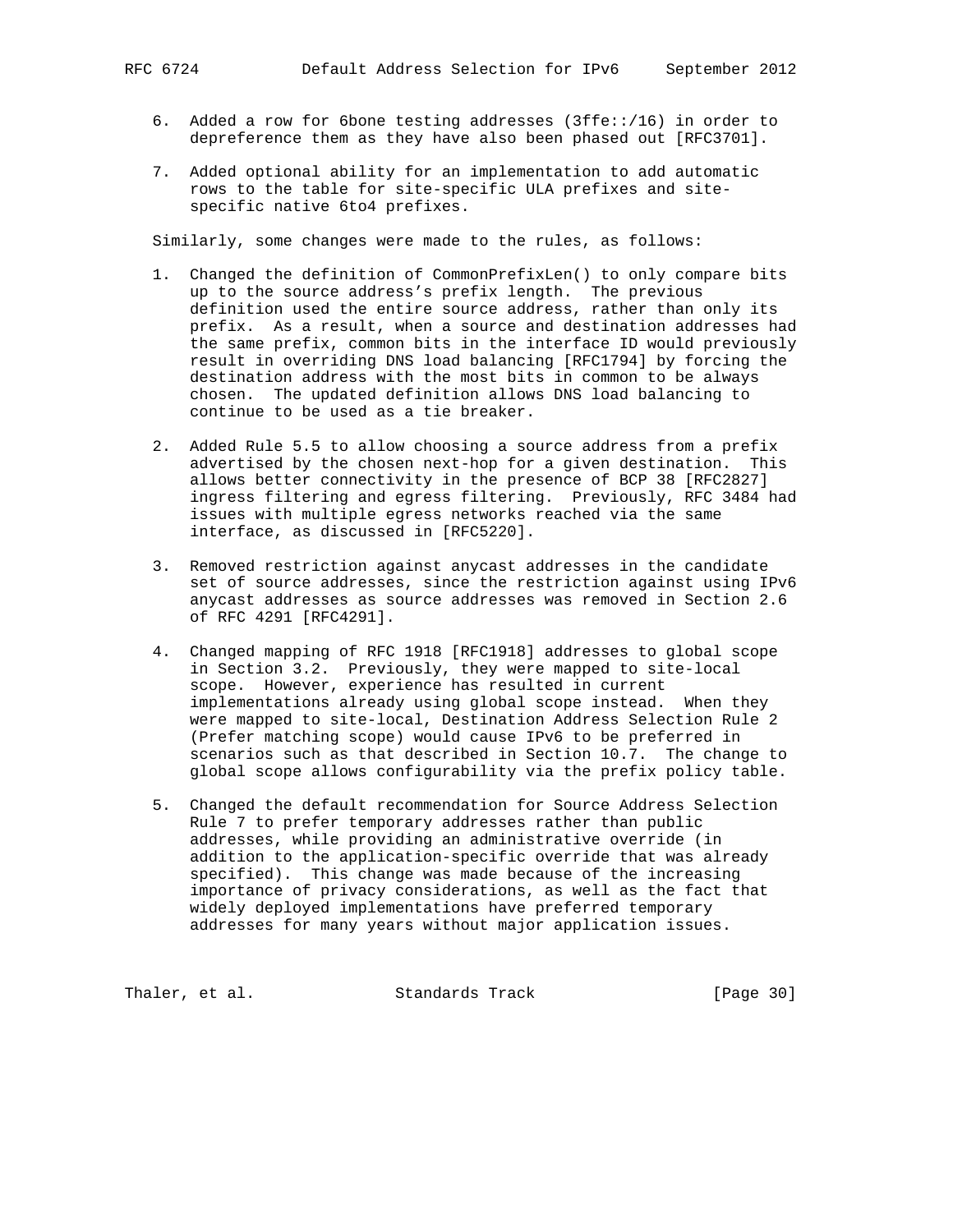Finally, some editorial changes were made, including:

- 1. Changed global IP addresses in examples to use ranges reserved for documentation.
- 2. Added additional examples in Sections 10.6 and 10.7.
- 3. Added Section 10.3.1 on "broken" IPv6.
- 4. Updated references.

Thaler, et al. Standards Track [Page 31]